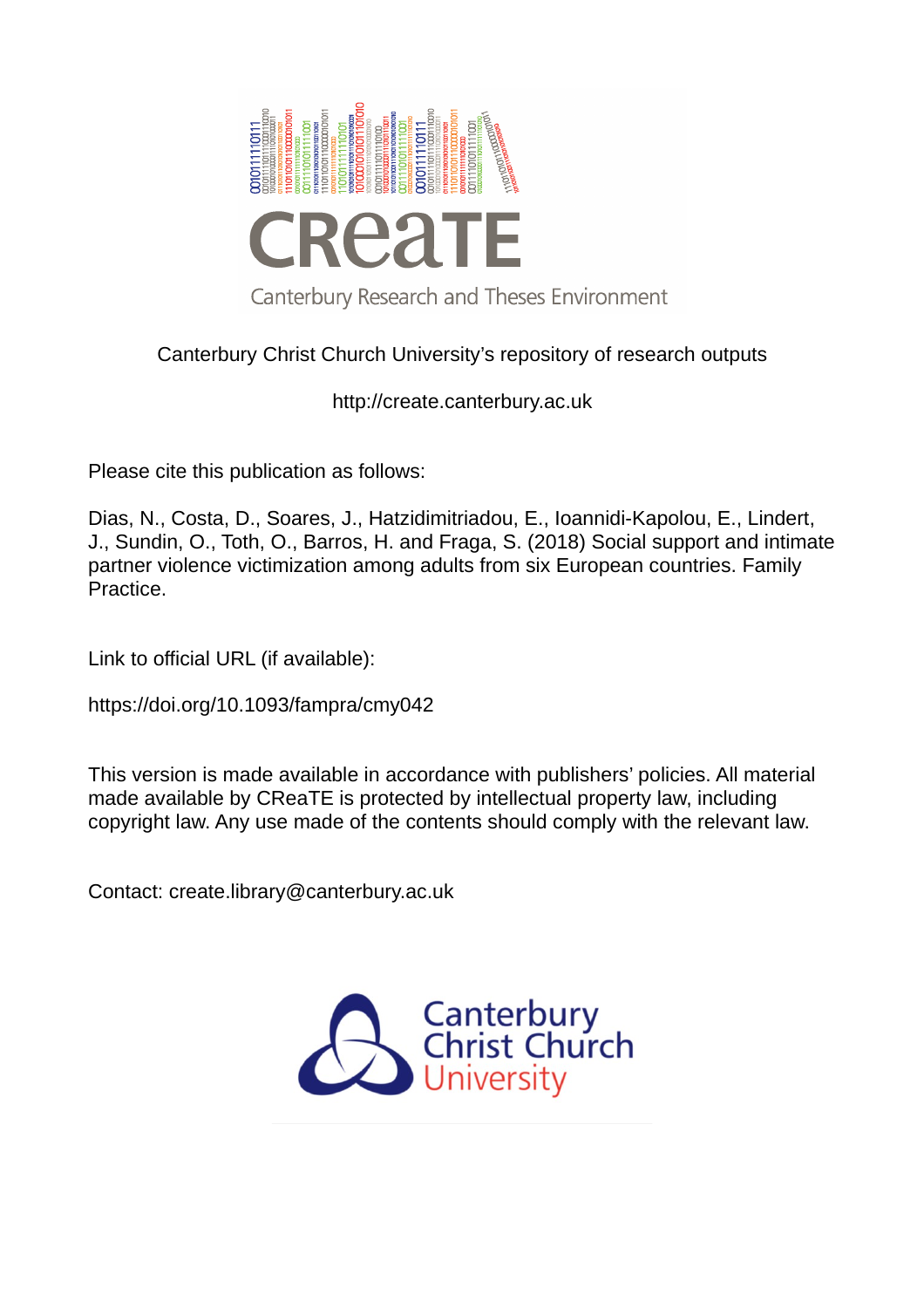### **SOCIAL SUPPORT AND THE INTIMATE PARTNER VIOLENCE VICTIMIZATION AMONG**

## **ADULTS FROM SIX EUROPEAN COUNTRIES**

4 Nicole Geovana Dias<sup>1,2</sup>, Diogo Costa<sup>1</sup>, Joaquim Soares<sup>1,3</sup>, Eleni Hatzidimitriadou<sup>4</sup>, Elisabeth 5 Ioannidi-Kapolou<sup>5</sup>, Jutta Lindert<sup>6,7</sup>, Örjan Sundin<sup>8</sup>, Olga Toth<sup>9</sup>, Henrique Barros<sup>1,10</sup>, Silvia 6 Fraga\*<sup>1,10</sup>

- 
- 1 EpiUnit, Instituto de Saúde Pública da Universidade do Porto, Porto, Portugal.
- 2 Departamento de Saúde Coletiva da Faculdade de Medicina da Universidade Federal de
- Uberlândia, Uberlândia, Minas Gerais, Brazil.
- 3 Department of Public Health Science, Mid Sweden University, Sundsvall, Sweden.
- 4 Faculty of Health and Social Care Sciences, Kingston University and St George's, University
- of London, London, United Kingdom.
- 5 Department of Sociology, National School of Public Health Athens, Athens, Greece.
- 6 University of Emden, Emden, Germany.
- 7 Brandeis University, Waltham, United States of America.
- 8 Department of Psychology, Mid Sweden University, Östersund, Sweden.
- 9 Institute of Sociology, Hungarian Academy of Sciences, Budapest, Hungary.
- 10 Departamento de Ciências da Saúde Pública e Forenses e Educação Médica, Faculdade de
- Medicina, Universidade do Porto, Porto, Portugal.
- 
- \*Corresponding author:
- 23 Silvia Fraga, Instituto de Saúde Pública da Universidade do Porto, Rua das Taipas nº 135,
- 4050-600 Porto, Portugal. E-mail: silvia.fraga@ispup.up.pt
-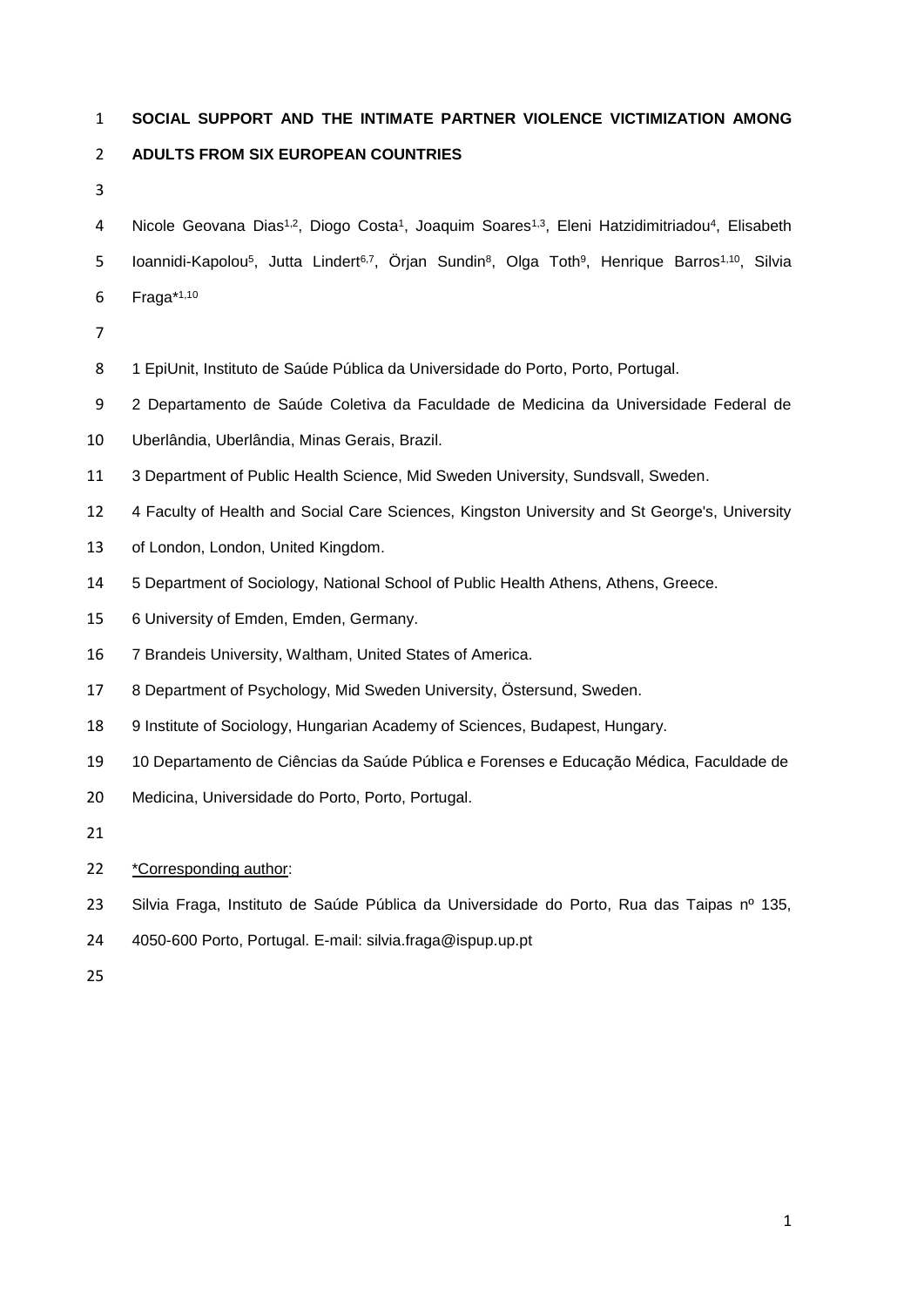## **Key messages**

| 27 | $\bullet$ | High social support was found in women, married/cohabitating and younger adults  |
|----|-----------|----------------------------------------------------------------------------------|
| 28 | $\bullet$ | High levels of social support were observed among the most educated participants |
| 29 | $\bullet$ | Lower social support was observed among victims from six European cities         |
| 30 | $\bullet$ | High social support was associated with less frequent victimization.             |
| 31 |           |                                                                                  |
| 32 |           |                                                                                  |
|    |           |                                                                                  |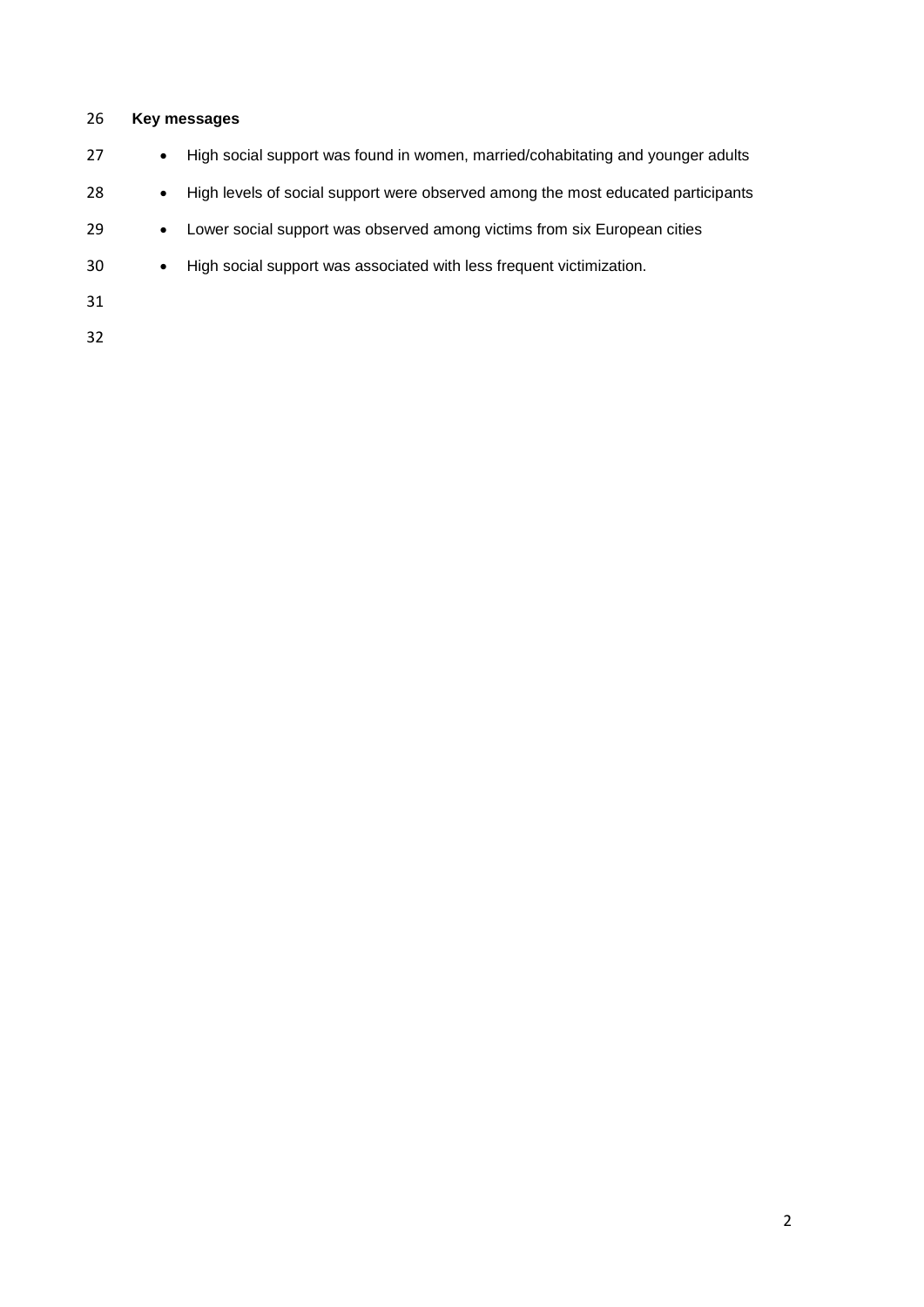#### **Abstract**

 **Background**: Social support may buffer the negative effects of violence on physical and mental health. Family medicine providers play an essential role in identifying the available social support and intervening in intimate partner violence. **Objective**: This study aimed at assessing the association between social support and the intimate partner victimization among adults from six European countries. **Methods**: Cross-sectional multi-centre study included individuals from Athens (Greece), Budapest (Hungary), London (United Kingdom), Östersund (Sweden), Porto (Portugal) and Stuttgart (Germany). Data collection was carried out between September 2010 and May 2011. The sample consisted of 3496 adults aged 18–64 years randomly selected from the general population in each city. The Revised Conflict Tactics Scales 2 was used to assess intimate partner violence victimization. Social support was assessed with the Multidimensional Scale of Perceived Social Support. **Results**: Participants reporting physical assault victimization experienced lower social support (mean±standard deviation) than their counterparts, 66.1±13.96 vs. 71.7±12.90, *p*<0.001, for women; and 67.1±13.69 vs. 69.5±13.52, *p*=0.002 for men. Similar results were found regarding sexual coercion victimization, 69.1±14.03 vs. 71.3±12.97, *p=*0.005 for women and 68.0±13.29 vs. 69.3±13.62, *p=*0.021 for men. This study revealed lower levels of social support among participants reporting lifetime and past year victimization, independent of demographic, social and health-related factors. **Conclusion**: Results showed a statistically significant association between low social support and intimate partner victimization. Although the specific mechanisms linking social support with experiences of violence need further investigation, it seems that both informal and formal networks may be associated with lower levels of abusive situations.

 **Keywords:** Intimate Partner Violence; Social Support; Europe; Adult; Social Networking; Cross-Sectional Studies.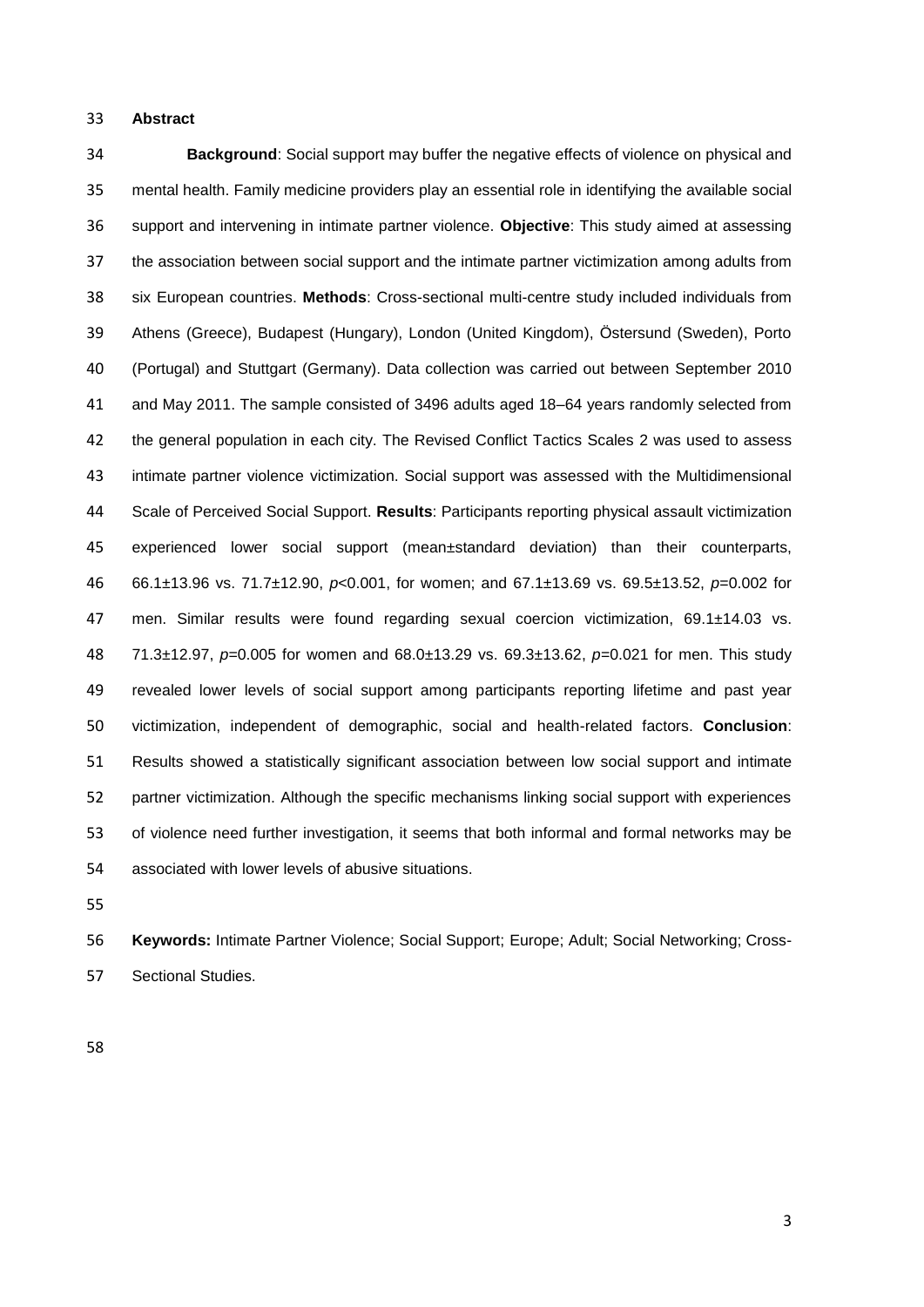59 **Background**

60

61 Intimat[e](#page-15-0) Partner Violence (IPV) is a public health problem worldwide<sup>1</sup> with detrimental 62 effects on the victims' mental and physical health<sup>[2,](#page-15-1)[3](#page-15-2)</sup> and quality of life<sup>[4](#page-15-3)</sup>. People experiencing 63 abusive relationships have disrupted social ties and sometimes are socially isolated as a result 64 of th[e](#page-15-4) abuse<sup>5</sup>. Conversely, increased social support may help IPV victims to cope with their  $65$  $65$  critical situation<sup>6</sup>.

66 66 66 According to Co[b](#page-15-6)b<sup>7</sup>, social support entails receiving information that enables individuals 67 to believe that they are part of a reciprocal network where they feel valued, loved and cared for. 68 Moreover, high levels of social support seem to have a positive effect on the individual's quality 69 of life<sup>[8,](#page-15-7)[9](#page-15-8)</sup>. Social support seems to have a relevant role in mitigating the impact of IPV on the 70 mental and physical health of victims<sup>[10,](#page-15-9)[11](#page-15-10)</sup>. Feeling the support from friends, family and others 71 may improve self-efficacy, enhancing the ability to apprehend the environment of violence and 72 to seek adequate help<sup>[12](#page-16-0)</sup>. Additionally, social support has been shown to prompt people to make 73 a firm decision to leave an abusive relationship<sup>[13,](#page-16-1)[14](#page-16-2)</sup> and to break through the isolation and 74 dependency on the perpetrators<sup>[15](#page-16-3)</sup>.

 Social support may also encourage people to disclose the violence to others, including 76 health professionals and authorities<sup>[16,](#page-16-4)[17](#page-16-5)</sup>. Family medicine providers, in particular, may play an essential role in understanding the social entourage of their patients and in identifying occult complaints in order to offer confidence and

79 adequate referrals to others services if necessary. Therefore, as they have a unique relationship 80 with patients, family medicine providers can be the entry point for health care services in 81 matters of IPV detection, prevention and intervention<sup>[18](#page-16-6)</sup>.

 The hypothesis of a buffer effect of social support in the presence of IPV victimization would be strengthened by an approach that accommodates cultural differences usually unmeasured and a comparable methodology across cultures. This study aimed at assessing the association between social support and the IPV victimization among adults from six European countries.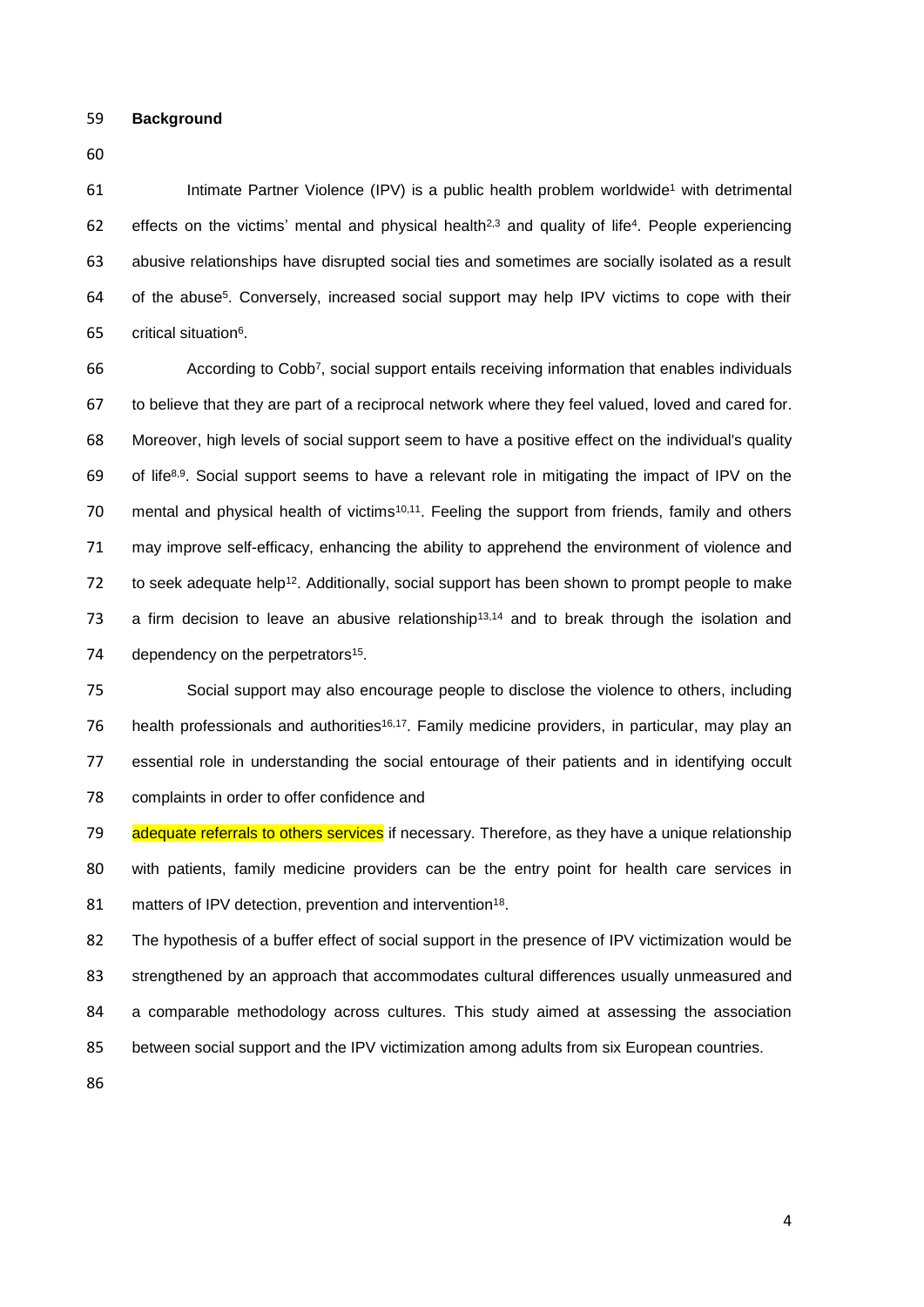**Methods**

#### *Study design and participants*

 In the current study, 3496 non-institutionalized adults (18–64 years) were sampled from the general population of six European cities: Athens–Greece, Budapest–Hungary, London– United Kingdom, Östersund–Sweden, Porto-Portugal and Stuttgart–Germany. Sites were selected based on previous collaboration and to represent the geographical and cultural 94 diversity across Europe<sup>[19](#page-16-7)</sup>.

 A sample size of 544 (272 women) per city was defined considering an IPV prevalence 96 of 15%<sup>[20](#page-16-8)</sup> and 3.0% of relative precision, which expresses the uncertainty as a fraction of the quantity of interest (acceptable error in the estimate). Thus, a confidence interval of 13.5 to 16.5% was expected. Samples were calculated to represent a proportionally stratified distribution of the resident population according to age and sex. The sampling strategies used varied from registry-based (Stuttgart and Östersund), registry-based and random-digit-dialing (Porto), registry-based and via-public approach (London) and random-route (Athens and Budapest). A detailed portrayal of the study design and sampling strategy is available 103 elsewhere<sup>[21](#page-16-9)</sup>.

### *Data collection*

 A questionnaire was developed comprising information concerning socio-demographic and lifestyle factors, health care use, intimate partner violence and social support. Most of the standardized instruments were already available for each language and validated using samples of general population. Items for which a nationally validated version were not available were translated, back-translated and revised by an expert panel.

 Socio-demographics included city of residence, migrant status, gender, age (18-24; 25- 34; 35-44; 45-54 and 55-65 years), education (primary level, secondary level and university degree), marital status (single, cohabiting, married, divorced/separated/widowed), unemployment duration (never, less than 12 months, more than 12 months), financial strain and the main source of income. Self-reported financial strain was assessed with the question: "How often are you worried about the daily expenses? (e.g. for buying food)", evaluated as "never/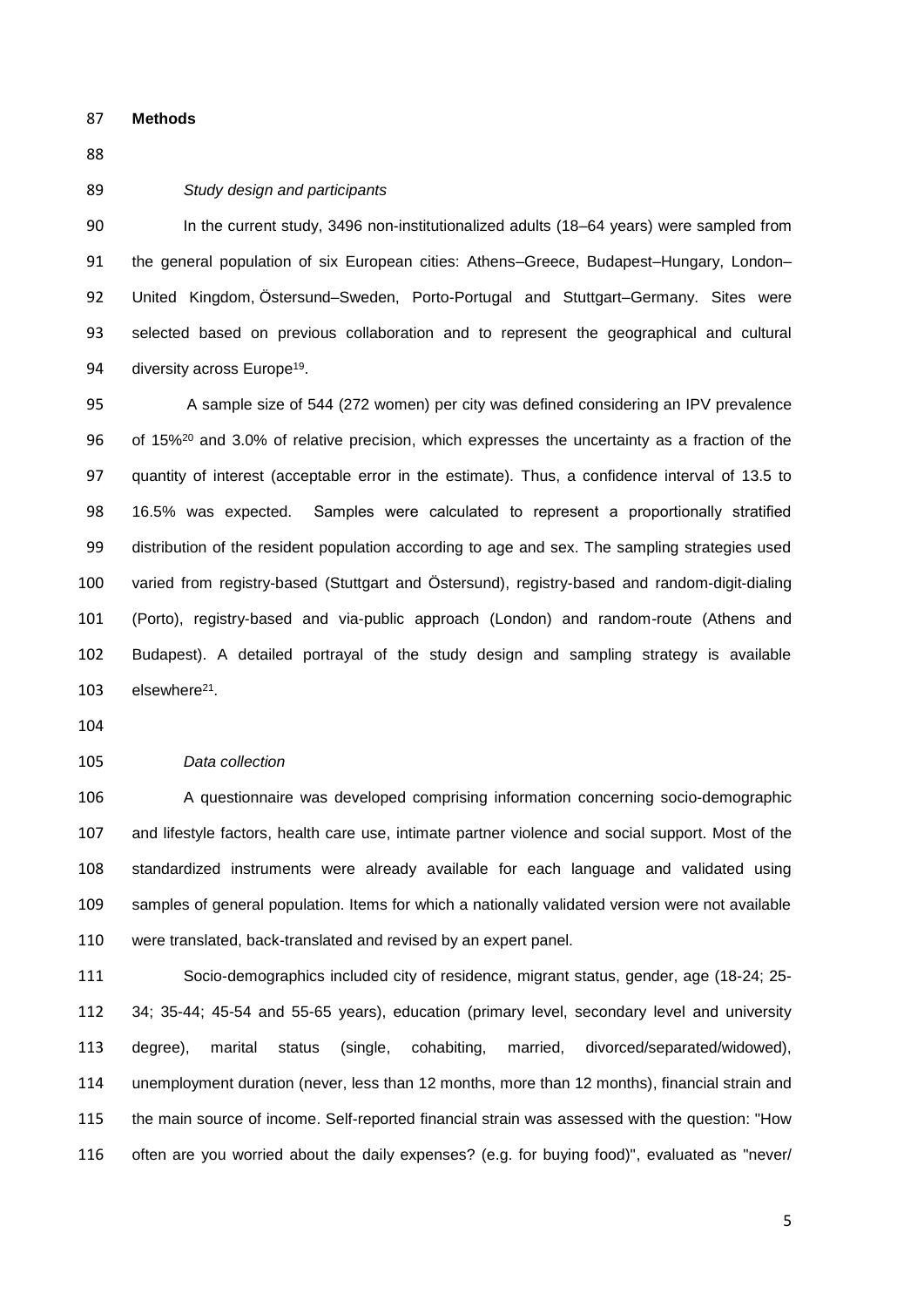quite often/ often/always". If a participant answered any option other than "never", she/he was classified as having "financial strain". Present main source of income included work, pension (retirement, disability, age, widow/er), benefits (social help, unemployment) or other (e.g. any 120 other main source of income specified by participants and not fitting in the closed categories).

 Smoking was assessed through the questions "Do you smoke or ever smoke?" and "How often do you smoke?" with the following options: at least once a day, less than once a day or ex-smoker. For alcohol use, participants were asked "During the past year, did you drink alcoholic beverages?". Reported weight and height was used to compute the Body Mass Index (BMI). BMI was categorized in underweight, normal and overweight or obese, according to the 126 WHO categories<sup>[22](#page-16-10)</sup>. Health care use included self-reports of any visit during the previous year to an emergency department or a primary health care centre regardless of the reason. Participants were asked if they were exposed to any act of child abuse before the age of 15 and a binary variable (yes or no) was computed.

 IPV victimization was assessed using validated versions of the Revised Conflict Tactics 131 Scales (CTS2)<sup>[23](#page-16-11)</sup>, originally developed in English, available in Portuguese, German and Swedish. Translations to Greek and Hungarian followed a standard protocol including forward translation, expert panel revision, back-translation, new expert panel revision and piloting. The psychological aggression (8 items – e.g. "My partner insulted or swore at me" or "My partner destroyed something belonging to me"), physical assault (12 items – e.g. "My partner threw something at me that could have hurt me"), sexual coercion (7 items - e.g. "My partner made me have sex without a condom" or "My partner used force (like hitting, holding down, or using a weapon) to have oral or anal sex with me") and injury (6 items – e.g. "I had a sprain, bruise, or small cut because of a fight with my partner" or "I passed out from being hit on the head by my partner in a fight") subscales of the Revised Conflict Tactics Scales were used to assess victimization in the past year and lifetime, considering a current or former intimate partner. Ever- partnered included those in a dating, cohabiting/marital relationship that lasted more than one month. Cronbach alpha (internal consistency of the CTS2) in the global sample was 0.903 (from 0.825 in Budapest to 0.956 in London). Participants who have reported the occurrence of at least one act of violence were considered victims.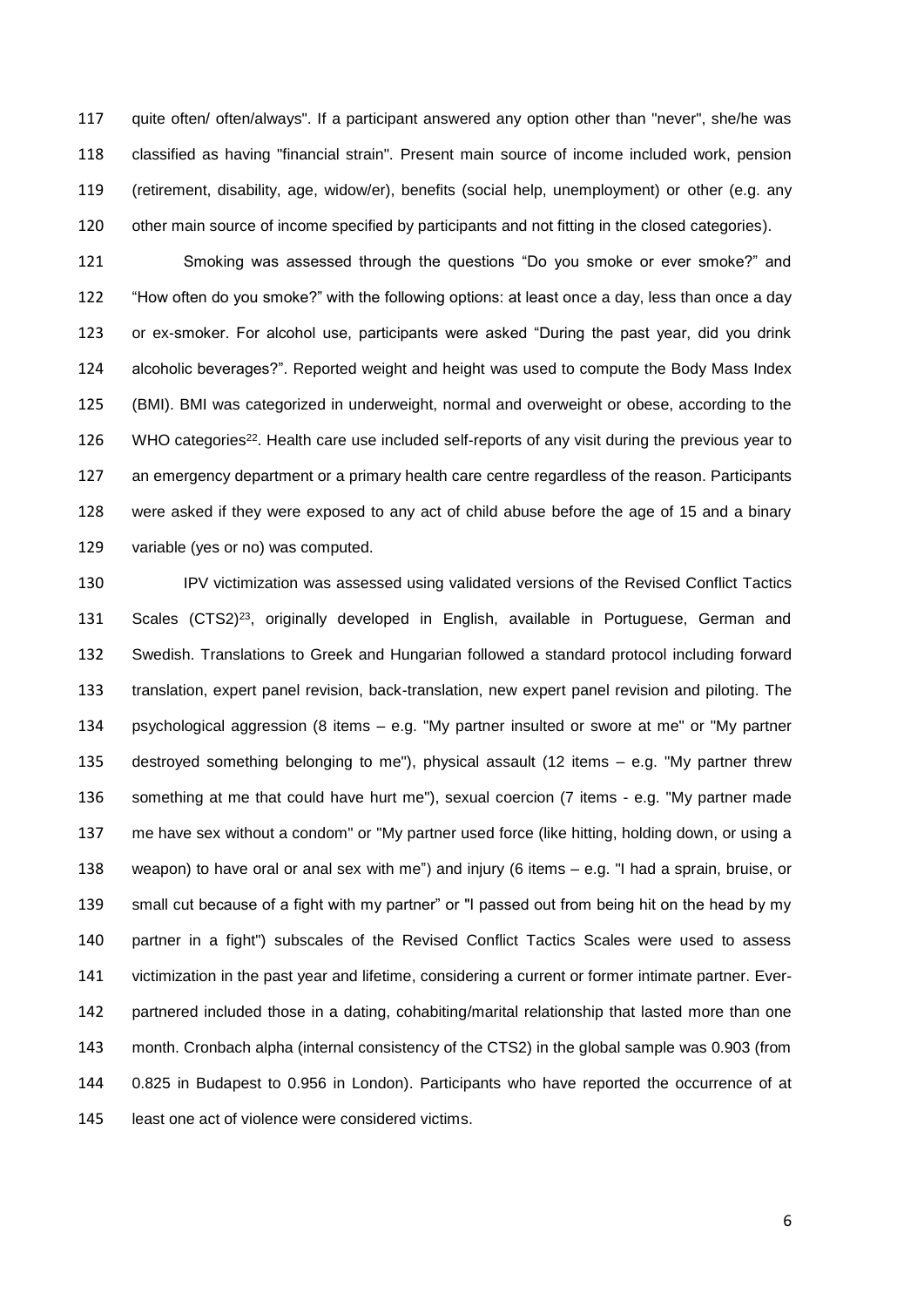Social support was assessed with the Multidimensional Scale of Perceived Social 147 Support<sup>[24](#page-17-0)</sup>. It is composed of 12 questions (graded 1-7), which comprise support from family, friends and significant others. The total possible score is 84. Low scores correspond to low perceived social support. Cronbach alpha for this scale was 0.941.

 Data collection was carried out between September 2010 and May 2011 after ethical approval in each country.

#### *Data analysis*

 Kruskal Wallis or Mann Whitney tests were used to compare mean scores (standard deviation) of social support in relation to socio-demographic and health factors, and experiences of different IPV types as the data was not normally distributed. Linear Regression Models were used to calculate β coefficients (and 95% Confidence Interval) concerning the association between social support and past year and lifetime IPV experiences. As no significant statistical interaction by country and by sex was found, data were analysed together. Four models were fitted consecutively adjusting for potential confounders: Model 0 shows the crude associations; Model 1 was adjusted for demographics (city of residence, age, sex and marital status); Model 2 was adjusted for demographic and socio-economic characteristics (education level, financial strain, unemployment, main source of financial support and migrant status); Model 3 was adjusted for demographics, socio-economics, lifestyle characteristics and health care use (alcohol and smoking use, BMI, emergency department and primary health care use); Model 4 was adjusted for demographic, socio-economic characteristics, lifestyle, health care use and child abuse.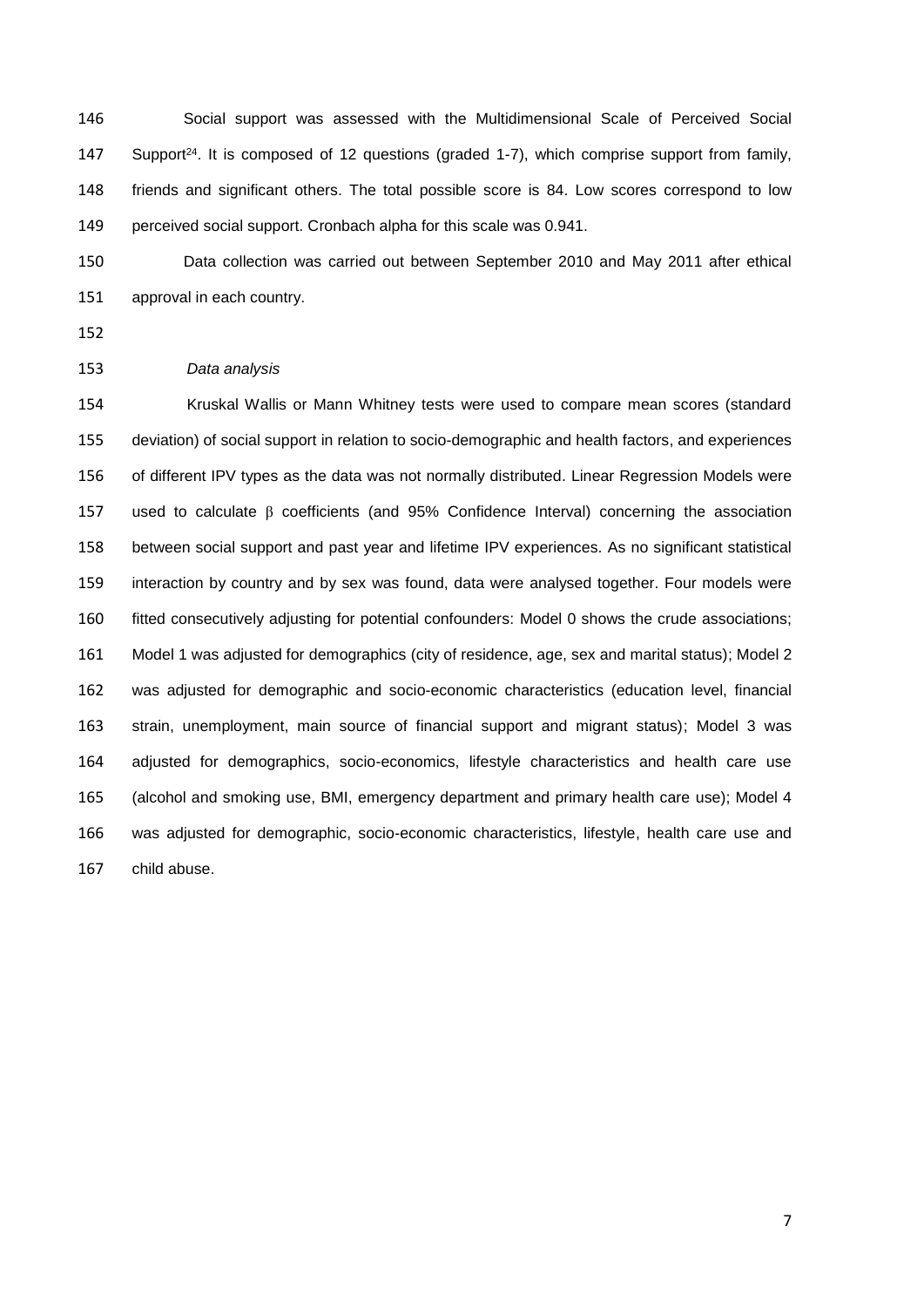**Results**

 Table 1 describes the sample characteristics. As shown in Table 2, there were 171 significant differences in social support in relation to the city of residence, i.e., the lowest mean 172 scores (mean± standard deviation) for social support were observed in London (63.3±17.42) and Budapest (68.7±14.26), and the highest in Östersund (72.9±13.85) and Stuttgart (72.7±11.14) (H=178.258, *p*<0.001). The means of social support were significantly higher among women, younger adults and those who were married/cohabitating. Participants with a migrant status reported lower social support (67.5±15.84) (H=522011.000, *p*=0.021). Also, the 177 mean of social support was higher among those with a higher education level  $(71.6\pm 12.72)$  compared to those with primary education level (64.4±16.15) (H=70.816, *p*<0.001), those who reported never being unemployed (70.9±13.16) (H=52.712, *p*<0.001), and those who experienced no financial strain (71.9±12.66) (H=67.609, *p*<0.001). Beneficiaries of pension or social benefits as the main source of financial support reported lower social support (64.1±17.17) (H=31.300, *p*<0.001). Furthermore, participants who reported to drink any alcoholic beverage during the previous year had the highest mean of social support (70.6±12.93) (H=31.490, *p*<0.001) compared to non-drinkers, while those who were current smokers had the lowest mean of social support score (68.5±14.08) (H=19.228, *p*<0.001) compared to non-smokers and ex-smokers. Participants with a normal BMI had the highest means of social support (71.1±13.00), while obese had the lowest score (66.6±15.52) (H=45.995, *p*<0.001). Participants who reported using primary or emergency care during the past year reported lower means of social support. Finally, those who were exposed to any type of child abuse presented lower means of social support compared to those who were never exposed.

 As shown in Table 3, men and women victims of lifetime psychological aggression, physical assault and sexual coercion reported lower mean scores of social support compared to non-victims. Similar findings were observed concerning past year victimization except for psychological aggression among men.

 Results from the regression models shown in Table 4 suggest a decrease in social support scores among participants reporting past year psychological victimization, β [95%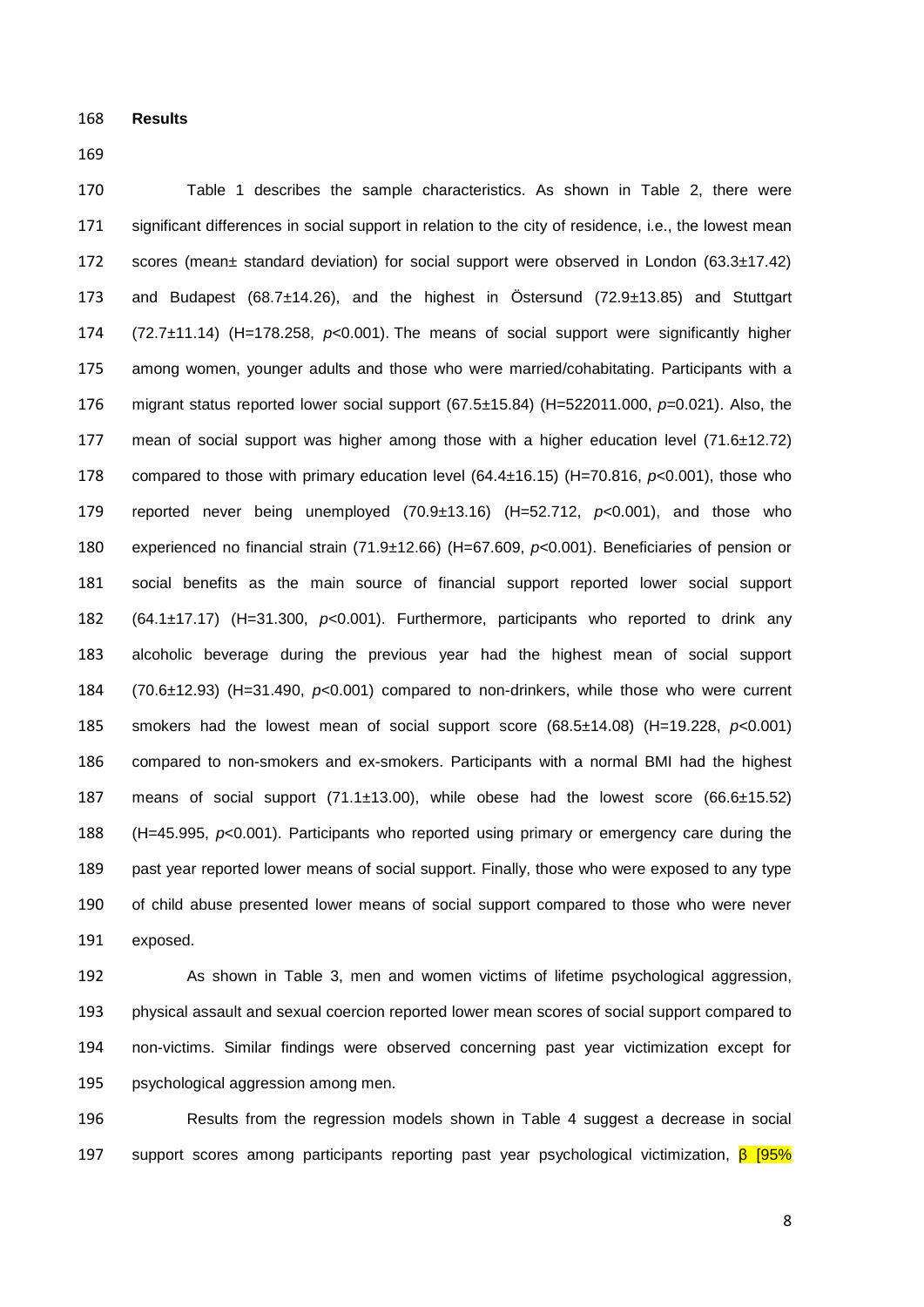- 198 Confidence Interval]= -1.452 [-2.420; -0.484] and physical assault victimization -2.625 [-3.943; -
- 199 1.307] during the previous year, independently of the covariates considered. Estimates for
- 200 lifetime violence were -2.629 [-3.652, -1.6059] and -4.052 [-5.171, -2.932], respectively for
- 201 psychological and physical assault victimization.
- 202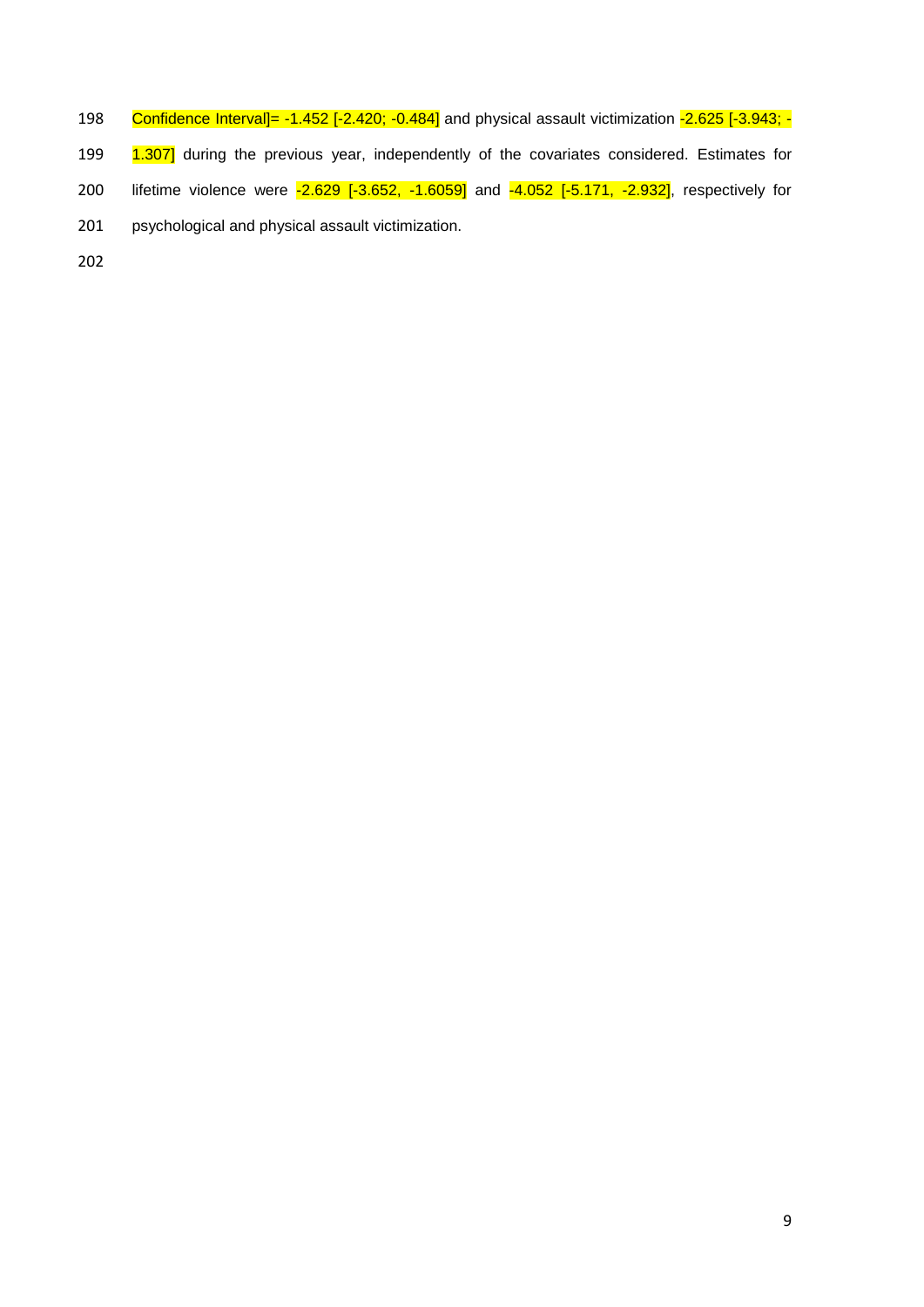**Discussion**

 This study results' showed that victims of IPV present significant lower levels of social support, independent of socio-demographic, health behaviours, health factors and child abuse. Higher levels of social support were associated with less frequent victimization of different forms 208 of IPV in both men and women. Our results are in line with previous studies, although most 209 previous evidence concerned only abused women<sup>[25,](#page-17-1)[26](#page-17-2)</sup>, women reporting support from friends, family or others, were less likely to be victims of IPV. It has also been suggested that if women 211 victims of IPV disclose their abuse and receive support to address the abuse, they will be at a 212 significantly reduced risk of mental health problems<sup>[27](#page-17-3)</sup>, which supports the positive effect of social support not only in reducing violence victimization, but also its effects on health.

 Understanding the role that social support from friends, family or significant others plays 215 on IPV also requires a better comprehension of the attitudes of friends, family or others about 216 violence. If family, friends or others adhere to the belief that partner violence is a private matter, they may not provide the expected support and the victim will not easily disclose his/her experience of abuse. Socializing with other violence-prone or violence-condoning people may potentially normalize the violence that occurs within the relationship, which may, in turn, encourage the victim to stay in a violent relationship.

221 In our study, participants might also have reported the support received from the partner who inflicted violence. However, to remove this potential confounding we ran a sensitivity analysis excluding the support received from a significant other, which we believe that might refer to the partner, and results showed that mean scores differences remained statistically significant when comparing participants with and without experiences of IPV (Table S1).

 Additionally, one cannot discard the influence of the place or context in which 227 individuals are living on the relationship between social support and violence. The positive influence of social support on IPV seems to be weakened in disadvantaged neighborhood 229 contexts<sup>[28](#page-17-4)</sup>. Our results showed significant differences in levels of social support across cities. For instance, respondents from Östersund and Stuttgart were more likely to report increased support, whereas the opposite emerged in participants from London and Budapest. Regional characteristics such as legal and health care systems, social interaction, different social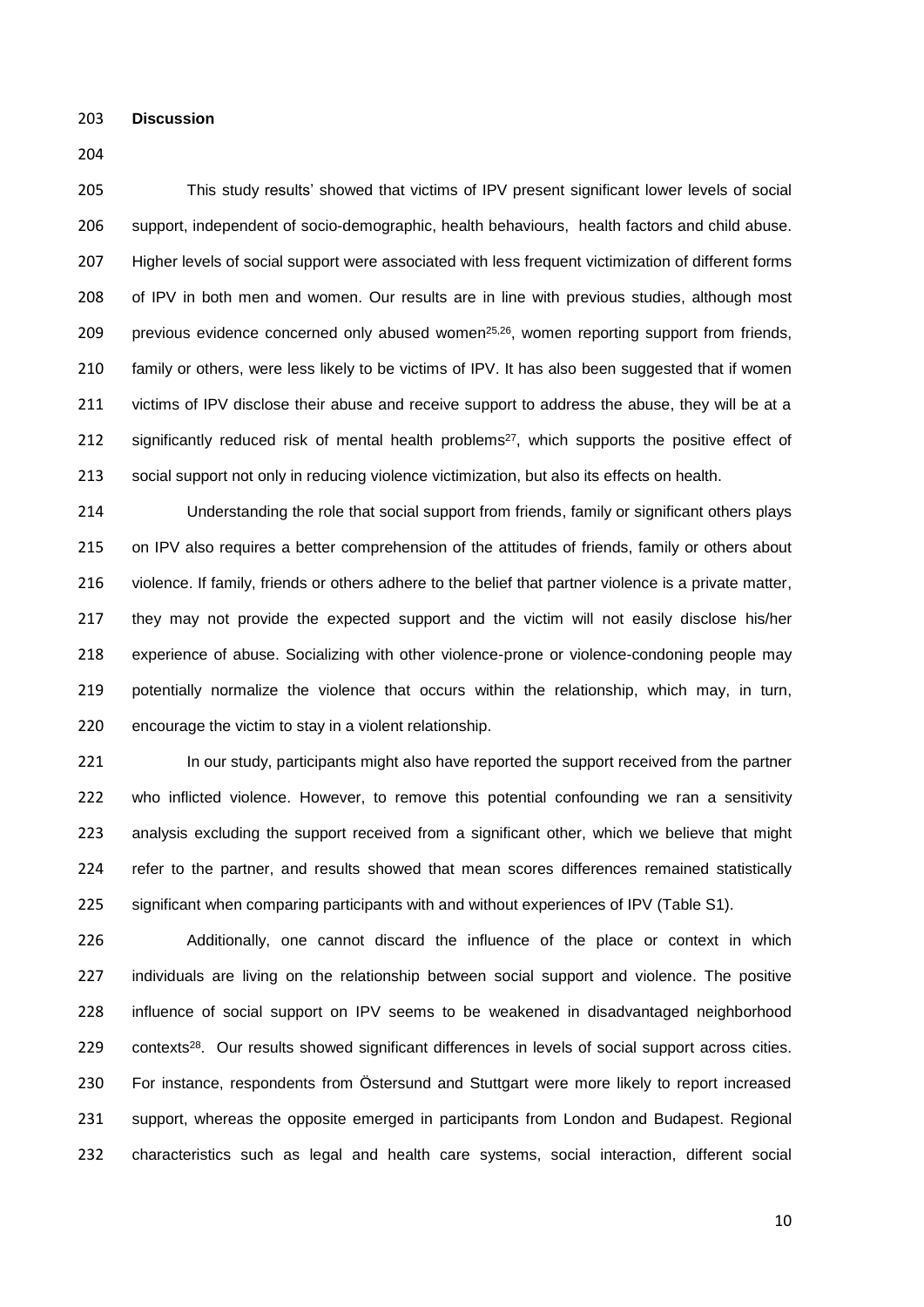organizations and cultural diversity may influence the geographic differences observed in levels 234 of social support across countries<sup>[29](#page-17-5)</sup>.

 As expected, women showed higher levels of social support from informal networks 236 than men<sup>[30](#page-17-6)</sup>. Women are more likely to communicate to others when they have a problem and 237 they can more readily assemble support. Men, on the other hand, report experiences of violence less frequently to informal sources and also tend to less often seek emotional support<sup>[32](#page-17-8)</sup>. In this study, we stratified the bivariate analysis by sex, to explore how the different covariates were related to social support among women and men. One of the main findings was that social support seems to influence psychological violence victims of both genders in the same direction, although the mechanisms by which such influence is exerted might be different. This should be the focus for future research.

 High levels of social support were observed among participants of the most advantaged socio-economic positions. In fact, individuals from the most socioeconomic advantaged groups 246 tend to have more communication skills which is strongly related with a large support network<sup>[11](#page-15-10)</sup> and they may also feel more confident to seek help and to end violence. Previous research has 248 shown that women who are employed more often seek help<sup>[33,](#page-17-9)[34](#page-17-10)</sup>. However, in contrast, women 249 with limited resources tend to be more isolated and therefore receive poorer support<sup>[35,](#page-18-0)[36](#page-18-1)</sup>.

250 In this study, we considered as a victim someone that, in the Revised Conflict Tactics Scales (CTS2)<sup>[23](#page-16-11)</sup>, reported the occurrence of at least one act of violence. Although this classification may result in a potential overestimation of violence frequency, this is the most comparable used coding procedure for the CTS2. Also, in this study participants were asked to report both victimization and perpetration and previous analyses showed that most victims were also perpetrators, reporting both types of exposure for the different types of violence assessed. However, gender differences are clear regarding sexual coercion (where women more 257 frequently reported to be victims and men perpetrators), which could not be expected if a stronger social desirability influence was present in the reports of male perpetrators.

 In this study, we observed that participants who used emergency or primary care in the past year had lower social support. A previous report focusing on victimized women showed that few sought formal support services, while most women turned to informal sources like 262 family and friends before seeking formal support<sup>[38](#page-18-3)</sup>. The same report also mentioned that women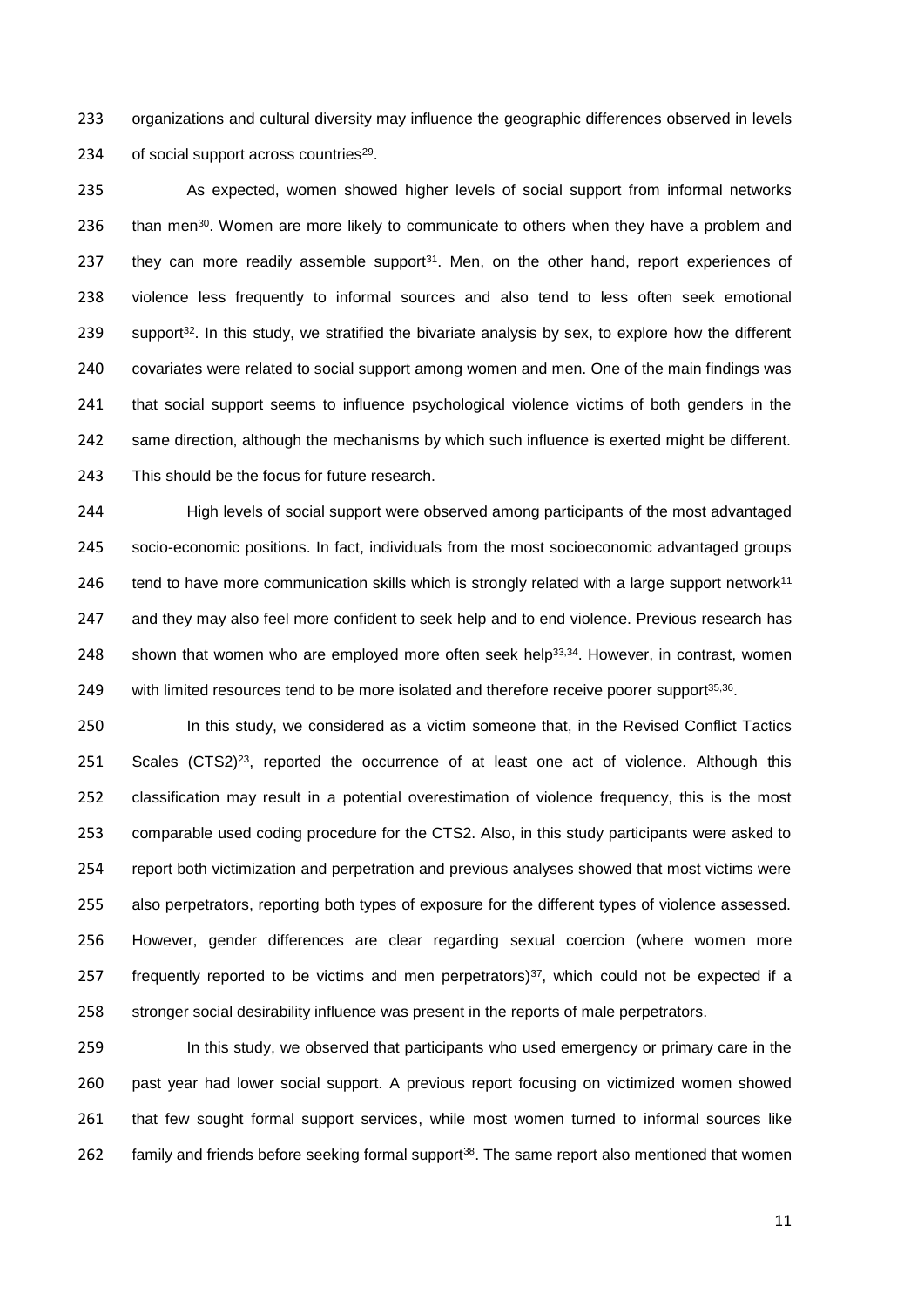have little confidence in existing services and authorities, which highlights the need for better and more accessible support services where victims can safely disclose their experience of 265 violence<sup>[38](#page-18-3)</sup>. Incorporating a violence history into non-judgmental routine records, taking 266 advantage of the physician-patient relationship, could contribute to identifying IPV $^{39}$  $^{39}$  $^{39}$  and may provide the opportunity for victims to disclose their experiences of violence. Additionally, health services should be prepared to respond to IPV cases when needed, which would require a concerted action involving other services and institutions. The role of health care services and 270 health professional attitudes about violence is a topic that should be constantly reinforced<sup>[40](#page-18-5)</sup> and the influence of trust in institutions should be further explored to provide optimized support for victims.

#### *Strengths and limitations*

 This is a cross-sectional study and therefore causal or temporal relationships between IPV and social support cannot be inferred. We might speculate about social support as a risk for IPV or a consequence, but with this study design we cannot assess which is the cause and the effect. The strengths of this study include the large sample size, the geographical diversity, and the measurement of both exposure and outcome with two reliable and commonly used 280 instruments: the CTS2 $^{23}$  $^{23}$  $^{23}$  and the MSPSS $^{24}$  $^{24}$  $^{24}$ .

281 In the current study we used social support as a continuous variable, however, interpretation of results should be cautious as no clinical meaningful stratification of scores exists. We ran a parallel analysis considering the tertiles of social support and the results confirmed that prevalence of victimization decreases when social support levels increase (Table S2).

 The age distribution of the studied samples was close to the resident population in Athens, London, and Stuttgart, but in Budapest, Östersund, and Porto, participants were older, and the educational level in all cities was generally higher than the resident population, which  $\ldots$  might have translated into an underestimation of violence<sup>[21](#page-16-9)</sup>. Across study sites, women were more likely to participate than men. Although gender differences would be expected in reports of IPV and social support, no interaction effect for sex was found and thus we decided to run the final models for women and men together.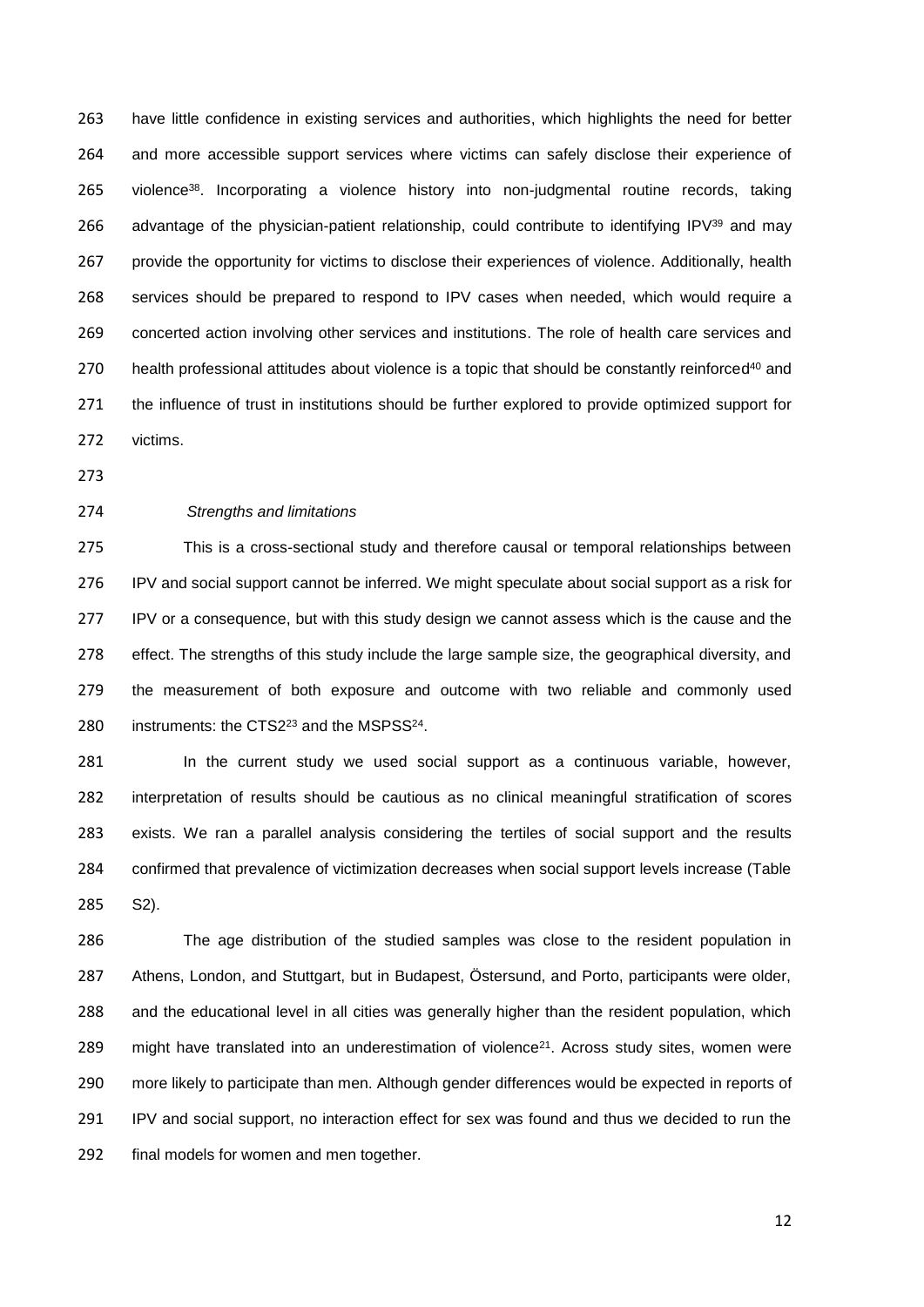The sites included in this study are representing cultural and social features that were not considered in the analysis. These European urban centers are different regarding IPV campaigns, gender equality initiatives, laws, action plans, and support mechanisms, all expected to influence prevalence rates and attitudes toward disclosure. Some of the differences might still reflect the effect of unmeasured social and cultural characteristics of the different sampling locations.

## **Conclusions**

 Our results showed a statistically significant association between low social support and IPV victimization among adult women and men. Although the specific mechanisms linking social support with experiences of violence need further investigation, it seems that both informal and formal networks may be associated with lower levels of abusive situations.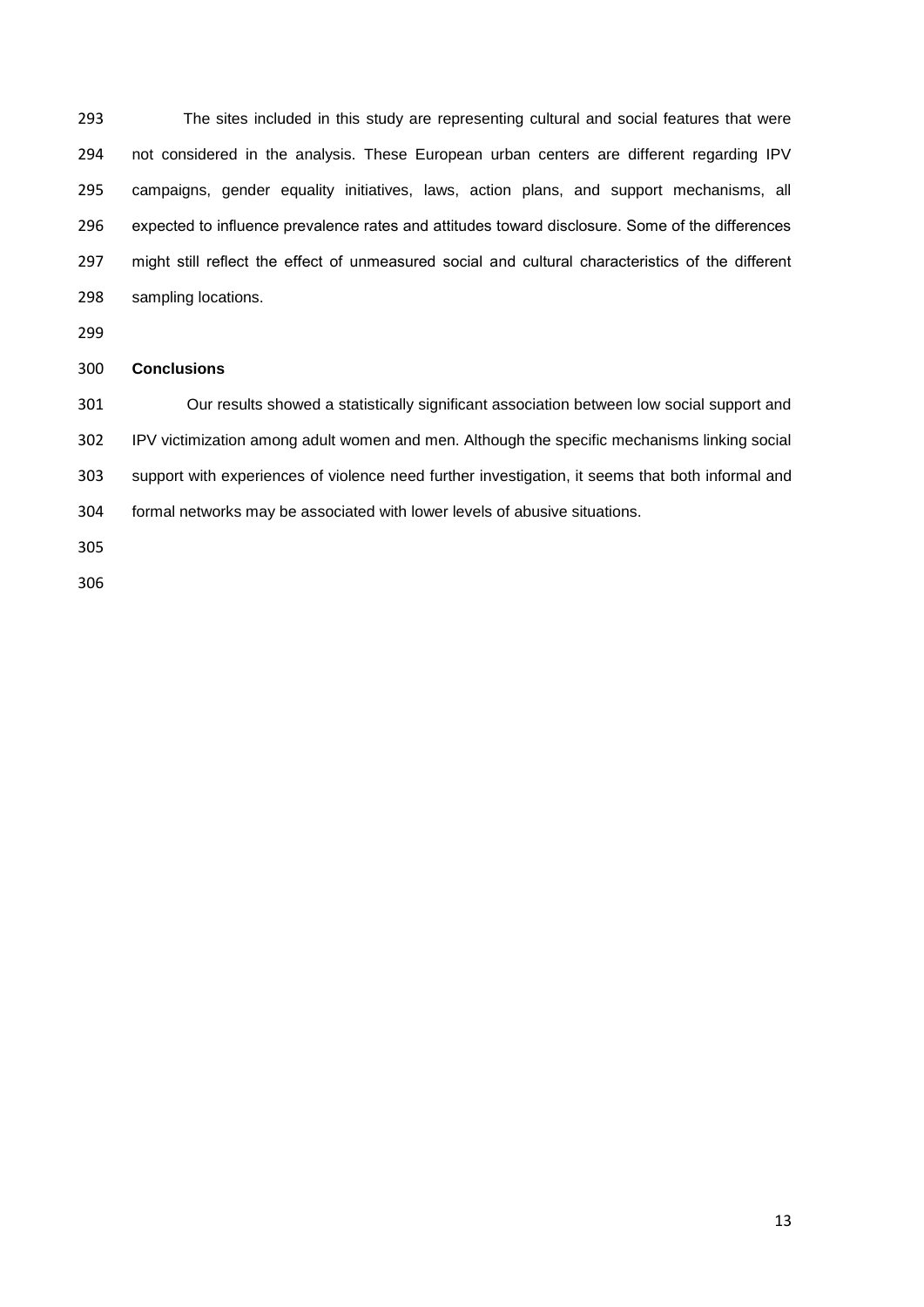| 307 | <b>Declaration</b>                                                                             |  |  |  |  |  |  |
|-----|------------------------------------------------------------------------------------------------|--|--|--|--|--|--|
| 308 | Ethical approval: The study protocol was approved by Ethic Committees in each city. The World  |  |  |  |  |  |  |
| 309 | Health Organization (WHO) ethical and safety guidelines were followed to ensure privacy and    |  |  |  |  |  |  |
| 310 | safety of the participants and interviewers.                                                   |  |  |  |  |  |  |
| 311 |                                                                                                |  |  |  |  |  |  |
| 312 | <b>Acknowledgments</b>                                                                         |  |  |  |  |  |  |
| 313 | DOVE project - Domestic Violence against women/men in Europe - prevalence,                     |  |  |  |  |  |  |
| 314 | determinants, effects, and polices/practices, was supported by the Executive Agency for Health |  |  |  |  |  |  |
| 315 | and Consumers - European Commission [Contract Number: 20081310]. The EPIUnit (POCI-01-         |  |  |  |  |  |  |
| 316 | 0145-FEDER-006862;<br>Ref.<br>UID/DTP/04750/2013)<br>and<br>the<br>Postdoc<br>grant            |  |  |  |  |  |  |
| 317 | SFRH/BPD/97015/2013 (Silvia Fraga) co-funded by the FCT and the POPH/FSE Program.              |  |  |  |  |  |  |
| 318 |                                                                                                |  |  |  |  |  |  |
| 319 | <b>Conflicts of interest</b>                                                                   |  |  |  |  |  |  |
|     |                                                                                                |  |  |  |  |  |  |

 None of the authors has any financial or nonfinancial competing interests concerning the present study. The authors have nothing to disclose.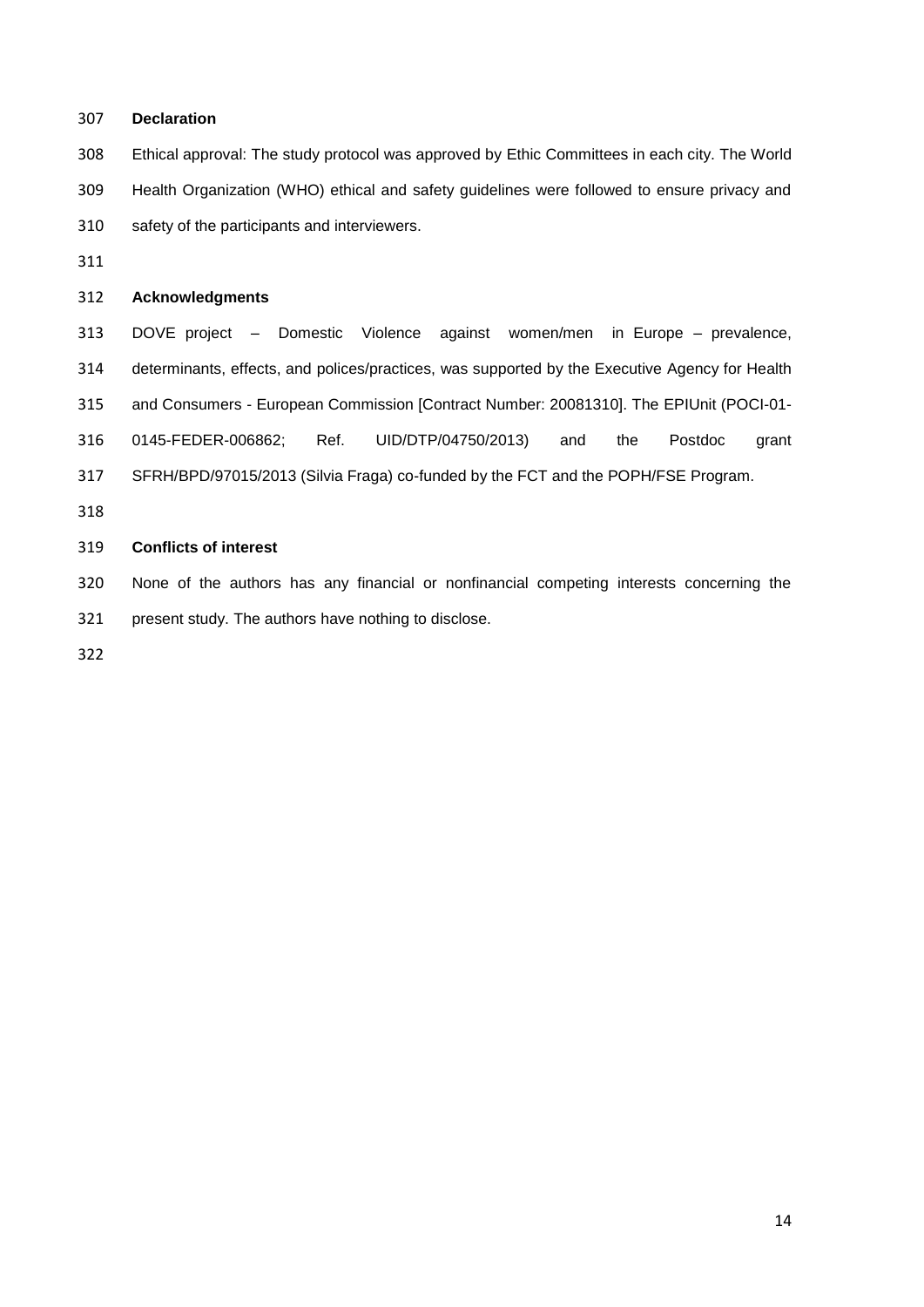**References**

<span id="page-15-0"></span>1. World Health Organization. Global status report on violence prevention 2014.

http://www.who.int/violence\_injury\_prevention/violence/status\_report/2014/en/. Published 2014.

Accessed January 7, 2018. Geneva, Switzerland; 2014.

<span id="page-15-1"></span>2. Campbell JC. Health consequences of intimate partner violence. *Lancet.* 

2002;359(9314):1331-1336.

<span id="page-15-2"></span> 3. Coker AL, Davis KE, Arias I, et al. Physical and mental health effects of intimate partner violence for men and women. *American journal of preventive medicine.* 2002;23(4):260-268.

<span id="page-15-3"></span>4. Costa D, Hatzidimitriadou E, Ioannidi-Kapolou E, et al. Intimate partner violence and

 health-related quality of life in European men and women: findings from the DOVE study. *Qual Life Res.* 2015;24(2):463-471.

<span id="page-15-4"></span>5. El-Bassel N, Gilbert L, Rajah V, Foleno A, Frye V. Social Support Among Women in

Methadone Treatment Who Experience Partner Violence: Isolation and Male Controlling

Behavior. *Violence Against Women.* 2001;7(3):246-274.

<span id="page-15-5"></span>6. Coker AL, Watkins KW, Smith PH, Brandt HM. Social support reduces the impact of

 partner violence on health: application of structural equation models. *Prev Med.* 2003;37(3):259- 267.

<span id="page-15-6"></span>7. Cobb S. Social Support as a Moderator of Life Stress. *Psychosom Med.* 

1976;38(5):300-314.

<span id="page-15-7"></span> 8. Beeble ML, Bybee D, Sullivan CM, Adams AE. Main, mediating, and moderating effects of social support on the well-being of survivors of intimate partner violence across 2 years. *J Consult Clin Psychol.* 2009;77(4):718-729.

<span id="page-15-8"></span> 9. Bybee DI, Sullivan CM. The process through which an advocacy intervention resulted in positive change for battered women over time. *Am J Community Psychol.* 2002;30(1):103-132.

<span id="page-15-9"></span>10. Mertin P, Mohr PB. A follow-up study of posttraumatic stress disorder, anxiety, and

depression in Australian victims of domestic violence. *Violence Vict.* 2001;16(6):645-654.

<span id="page-15-10"></span>11. Thompson MP, Kaslow NJ, Kingree JB, et al. Partner violence, social support, and

distress among inner-city African American women. *Am J Community Psychol.* 2000;28(1):127-

143.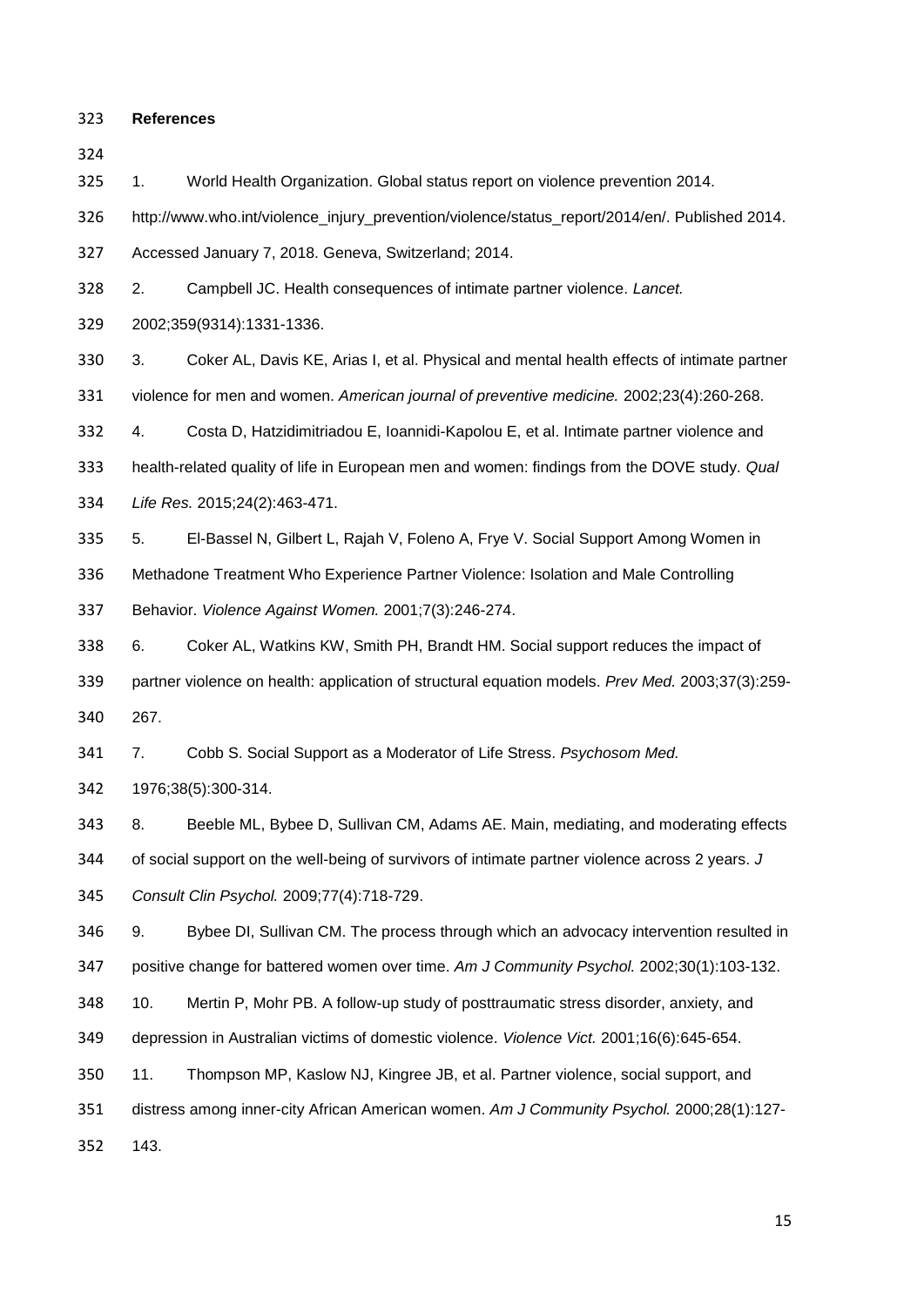- <span id="page-16-0"></span>12. Sabina C, Tindale RS. Abuse characteristics and coping resources as predictors of
- problem-focused coping strategies among battered women. *Violence against women.*

2008;14(4):437-456.

- <span id="page-16-1"></span>13. Estrellado AF, Loh JM. Factors associated with battered Filipino women's decision to
- stay in or leave an abusive relationship. *J Interpers Violence.* 2014;29(4):575-592.
- <span id="page-16-2"></span>14. Johnson NL, Johnson DM. Correlates of Readiness to Change in Victims of Intimate
- Partner Violence. *J Aggress Maltreat Trauma.* 2013;22(2):127-144.
- <span id="page-16-3"></span>15. Hage SM. Profiles of Women Survivors: The Development of Agency in Abusive
- Relationships. *J Couns Dev.* 2006;84(1):83-94.
- <span id="page-16-4"></span>16. Browning CR. The Span of Collective Efficacy: Extending Social Disorganization Theory

to Partner Violence. *J Marriage Fam.* 2002;64(4):833-850.

- <span id="page-16-5"></span>17. Beeble ML, Post LA, Bybee D, Sullivan CM. Factors related to willingness to help
- survivors of intimate partner violence. *J Interpers Violence.* 2008;23(12):1713-1729.
- <span id="page-16-6"></span>18. Feder G, Davies RA, Baird K, et al. Identification and Referral to Improve Safety (IRIS)
- of women experiencing domestic violence with a primary care training and support programme:
- a cluster randomised controlled trial. *Lancet.* 2011;378(9805):1788-1795.
- <span id="page-16-7"></span>19. Lindert J, Luna J, Torres-Gonzalez F, et al. Study design, sampling and assessment
- methods of the European study 'abuse of the elderly in the European region'. *Eur J Public*
- *Health.* 2012;22(5):662-666.
- <span id="page-16-8"></span>20. Breiding MJ, Black MC, Ryan GW. Prevalence and Risk Factors of Intimate Partner
- Violence in Eighteen U.S. States/Territories, 2005. *Am J Prev Med.* 2008;34(2):112-118.
- <span id="page-16-9"></span> 21. Costa D, Soares JJ, Lindert J, et al. Intimate partner violence in Europe: design and methods of a multinational study. *Gac Sanit.* 2013;27(6):558-561.
- <span id="page-16-10"></span>22. World Health Organization. Obesity: preventing and managing the global epidemic.
- Report of a WHO Consulation on Obesity.
- http://www.who.int/nutrition/publications/obesity/WHO\_TRS\_894/en/. Published 2000. Accessed
- January 7, 2018. Geneva, Switzerland; 2000.
- <span id="page-16-11"></span>23. Straus MA, Hamby SL, Boney-Mccoy S, Sugarman DB. The Revised Conflict Tactics
- Scales (CTS2): Development and Preliminary Psychometric Data. *J Fam Issues.*
- 1996;17(3):283-316.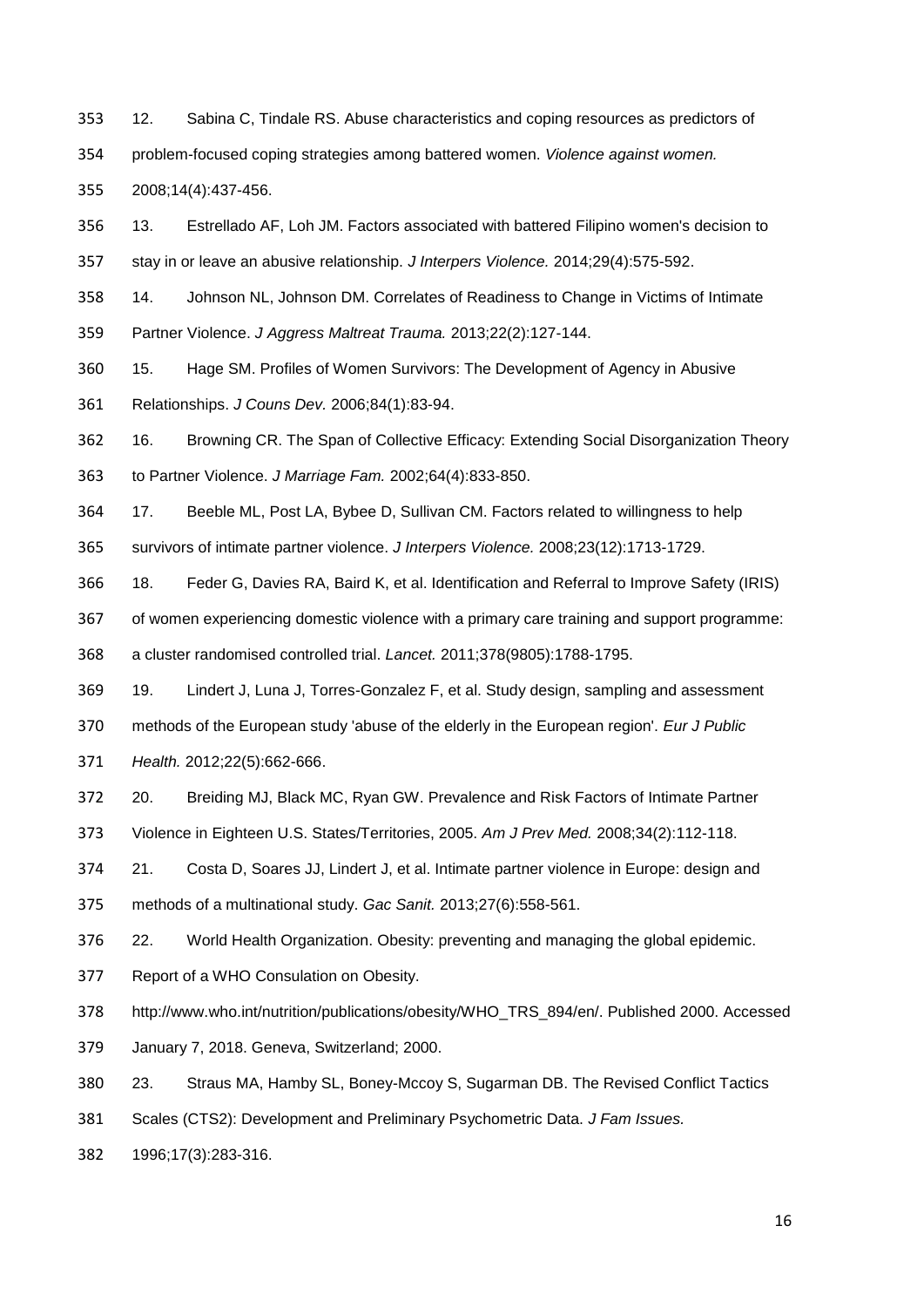<span id="page-17-0"></span>24. Zimet GD, Dahlem NW, Zimet SG, Farley GK. The Multidimensional Scale of Perceived

Social Support. *J Pers Assess.* 1988;52(1):30-41.

<span id="page-17-1"></span> 25. Tan C, Basta J, Sullivan CM, Davidson WS. The Role of Social Support in the Lives of Women Exiting Domestic Violence Shelters: An Experimental Study. *J Interpers Violence.*  1995;10(4):437-451.

<span id="page-17-2"></span>26. Mitchell RE, Hodson CA. Coping with domestic violence: social support and

psychological health among battered women. *Am J Community Psychol.* 1983;11(6):629-654.

<span id="page-17-3"></span>27. Coker AL, Smith PH, Thompson MP, McKeown RE, Bethea L, Davis KE. Social support

protects against the negative effects of partner violence on mental health. *J Womens Health* 

*Gend Based Med.* 2002;11(5):465-476.

<span id="page-17-4"></span> 28. Wright EM. The Relationship Between Social Support and Intimate Partner Violence in Neighborhood Context. *Crime Delinq.* 2015;61(10):1333-1359.

<span id="page-17-5"></span> 29. Beehr TA, Glazer S. A cultural perspective of social support in relation to occupational stress. In: Pamela L. Perrewe DCG, ed. *Exploring Theoretical Mechanisms and Perspectives.* Vol 1: Emerald; 2001:97-142.

<span id="page-17-6"></span> 30. Dalgard OS, Dowrick C, Lehtinen V, et al. Negative life events, social support and gender difference in depression: a multinational community survey with data from the ODIN study. *Soc Psychiatry Psychiatr Epidemiol.* 2006;41(6):444-451.

<span id="page-17-7"></span>31. Fortin I, Guay S, Lavoie V, Boisvert J-M, Beaudry M. Intimate Partner Violence and

- Psychological Distress among Young Couples: Analysis of the Moderating Effect of Social
- Support. *J Fam Violence.* 2012;27(1):63-73.

<span id="page-17-8"></span> 32. Coker AL, Derrick C, Lumpkin JL, Aldrich TE, Oldendick R. Help-seeking for intimate partner violence and forced sex in South Carolina. *Am J Prev Med.* 2000;19(4):316-320.

<span id="page-17-9"></span>33. Linos N, Slopen N, Berkman L, Subramanian SV, Kawachi I. Predictors of help-seeking

behaviour among women exposed to violence in Nigeria: a multilevel analysis to evaluate the

- impact of contextual and individual factors. *J Epidemiol Community Health.* 2014;68(3):211-217.
- <span id="page-17-10"></span>34. Swanberg JE, Logan T, Macke C. Intimate Partner Violence, Employment,and The
- Workplace: Consequences and Future Directions. *Trauma Violence Abuse.* 2005;6(4):286-312.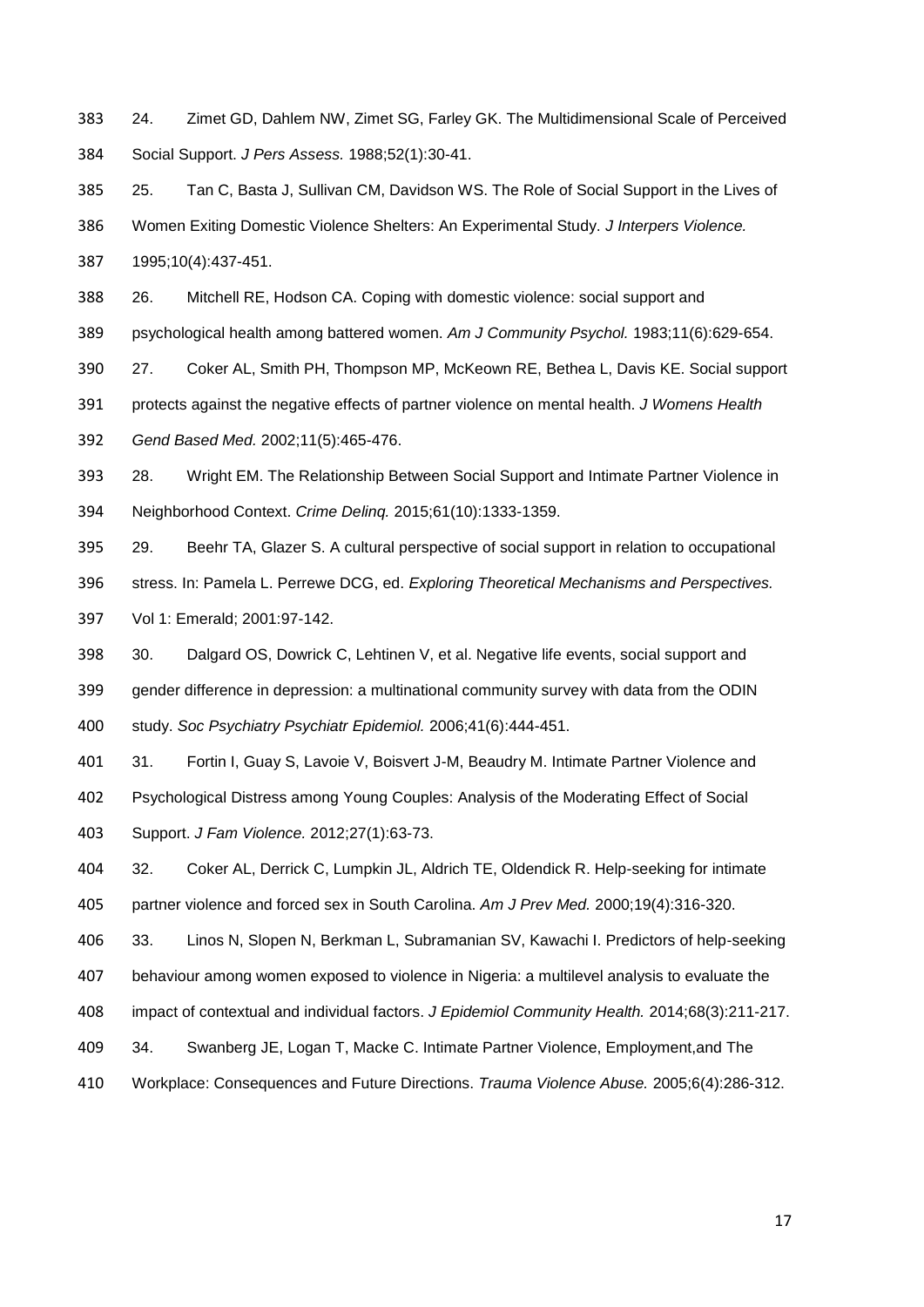- <span id="page-18-0"></span>35. Weyers S, Dragano N, Möbus S, et al. Low socio-economic position is associated with
- poor social networks and social support: results from the Heinz Nixdorf Recall Study. *Int J*

*Equity Health.* 2008;7(1):1-7.

- <span id="page-18-1"></span>36. Turner RJ, Marino F. Social support and social structure: a descriptive epidemiology. *J*
- *Health Soc Behav.* 1994;35(3):193-212.
- <span id="page-18-2"></span>37. Costa D, Soares J, Lindert J, et al. Intimate partner violence: a study in men and women
- from six European countries. *Int J Public Health.* 2015;60(4):467-478.
- <span id="page-18-3"></span>38. Santos A, Matos M, Machado A. Effectiveness of a Group Intervention Program for
- Female Victims of Intimate Partner Violence. *Small Group Res.* 2017;48(1):34-61.
- <span id="page-18-4"></span>39. World Health Organization. Responding to intimate partner violence and sexual violence
- against women: WHO clinical and policy guidelines.
- http://www.who.int/reproductivehealth/publications/violence/9789241548595/en/. Published
- 2013. Accessed January 7, 2018. Geneva, Switzerland; 2013.
- <span id="page-18-5"></span>40. National Institute for Health and Clinical Excellence. Domestic violence and abuse:
- multiagency working. (NICE guideline PH50). https://www.nice.org.uk/guidance/ph50. Published
- 26 February 2014. Accessed January 7, 2018.
-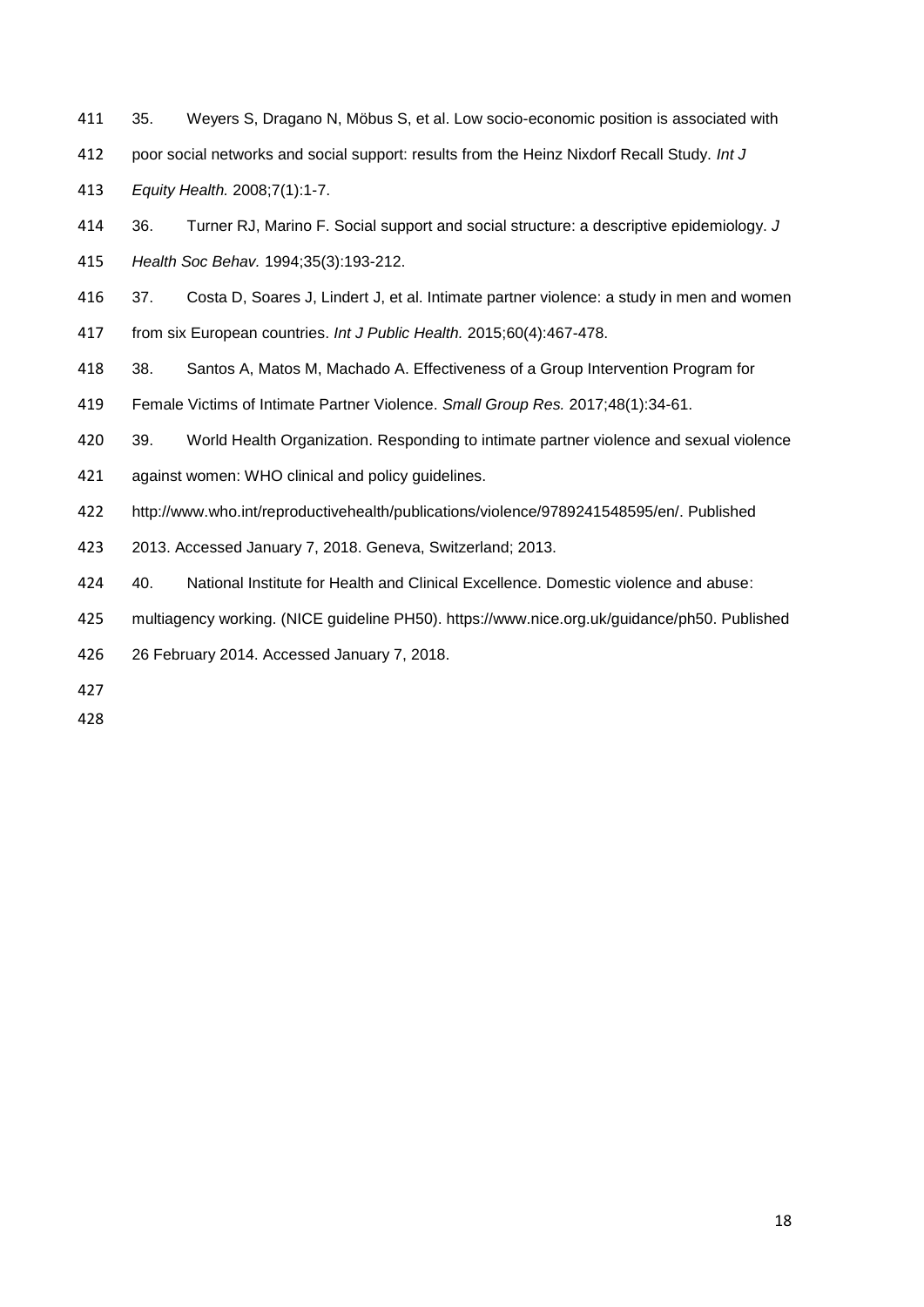## 429 **Table 1 – Sample characteristics from 3,496 participants (conducted in six European**

# 430 **cities during 2010–2011).**

| Variables             |                            | n (%)       |
|-----------------------|----------------------------|-------------|
| City of               | Athens                     | 548 (15.7)  |
| residence             | <b>Budapest</b>            | 604 (17.3)  |
|                       | London                     | 571 (16.3)  |
|                       | Östersund                  | 592 (16.9)  |
|                       | Porto                      | 635 (18.2)  |
|                       | Stuttgart                  | 546 (15.6)  |
| Sex                   | Male                       | 1470 (42.0) |
|                       | Female                     | 2026 (58.0) |
| Age                   | $18 - 24$                  | 434 (12.4)  |
|                       | 25-34                      | 711 (20.3)  |
|                       | 35-44                      | 777 (22.2)  |
|                       | 45-54                      | 747 (21.4)  |
|                       | 55-65                      | 827 (23.7)  |
| <b>Marital status</b> | Single                     | 989(28.3)   |
|                       | Cohabiting                 | 533 (15.3)  |
|                       | Married                    | 1506 (43.1) |
|                       | Divorced/Separated/Widowed | 464 (13.3)  |
| Migrant status        | Yes                        | 363 (10.4)  |
|                       | No                         | 3133 (89.6) |
| Education             | Primary                    | 257(7.6)    |
|                       | Secondary                  | 1682 (49.5) |
|                       | University                 | 1462 (43.0) |
| Unemployment          | Never                      | 1775 (53.9) |
|                       | 12 months or less          | 947 (28.8)  |
|                       | More than 12 months        | 571 (17.3)  |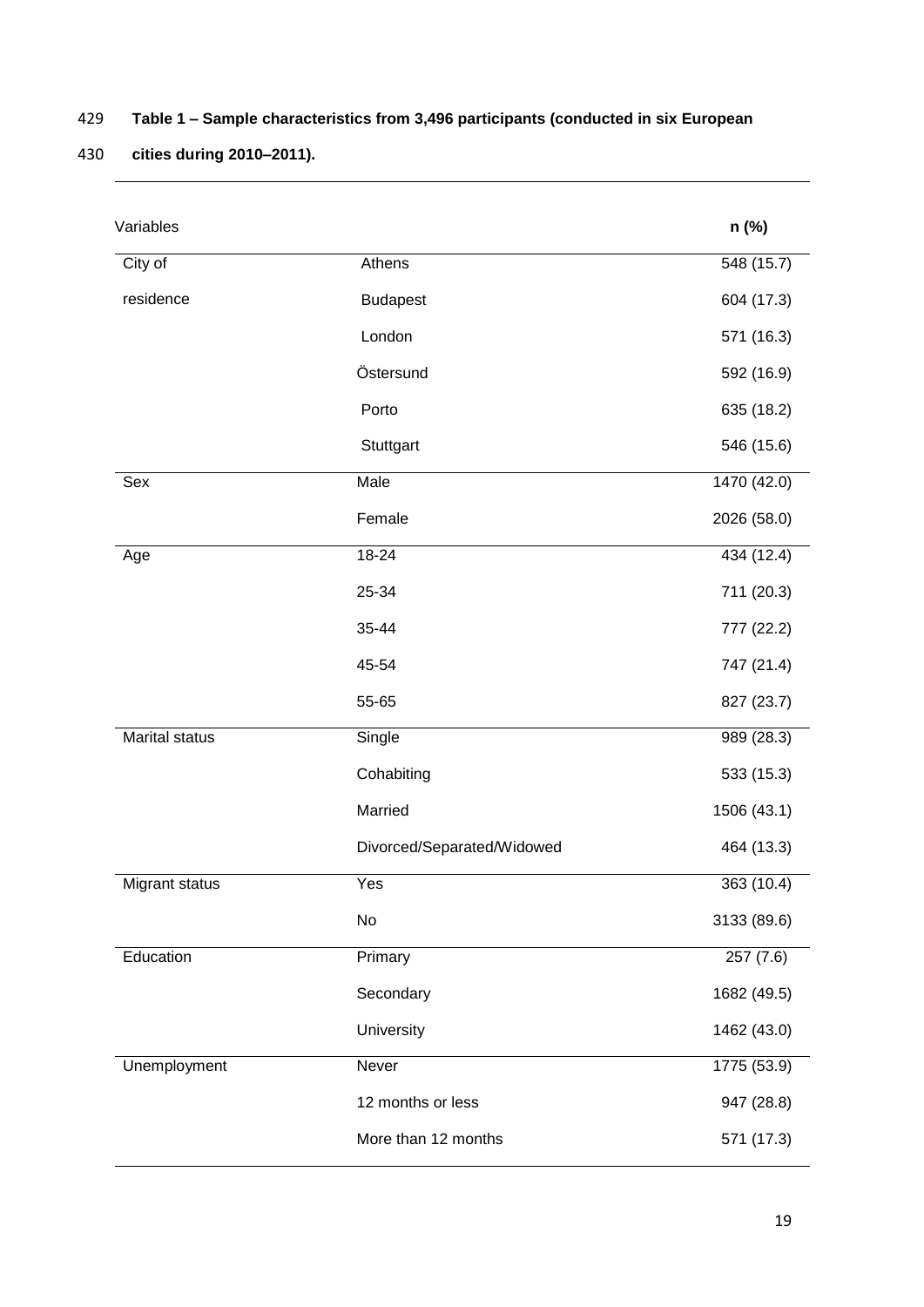| Quite Often<br>Pension/social benefits | 1123 (32.3)<br>648 (18.6)<br>581 (16.7)<br>2313 (66.1)<br>526 (15.0)<br>639 (18.3) |
|----------------------------------------|------------------------------------------------------------------------------------|
|                                        |                                                                                    |
|                                        |                                                                                    |
|                                        |                                                                                    |
|                                        |                                                                                    |
|                                        |                                                                                    |
|                                        |                                                                                    |
|                                        | 2864 (82.2)                                                                        |
|                                        | 349 (10.0)                                                                         |
| Never in life                          | 272 (7.8)                                                                          |
|                                        | 1108(31.8)                                                                         |
| Ex-smoker                              | 619 (17.8)                                                                         |
|                                        | 1759 (50.5)                                                                        |
| Underweight                            | 83 (2.4)                                                                           |
|                                        | 1647 (48.1)                                                                        |
| Overweight                             | 1105 (32.3)                                                                        |
|                                        | 587 (17.2)                                                                         |
|                                        | 467 (13.4)                                                                         |
|                                        | 2732 (78.1)                                                                        |
|                                        | 1886 (53.9)                                                                        |
|                                        | 1466 (41.9)                                                                        |
|                                        | 1366 (40.8)                                                                        |
|                                        | 1978 (59.2)                                                                        |
|                                        |                                                                                    |

433

434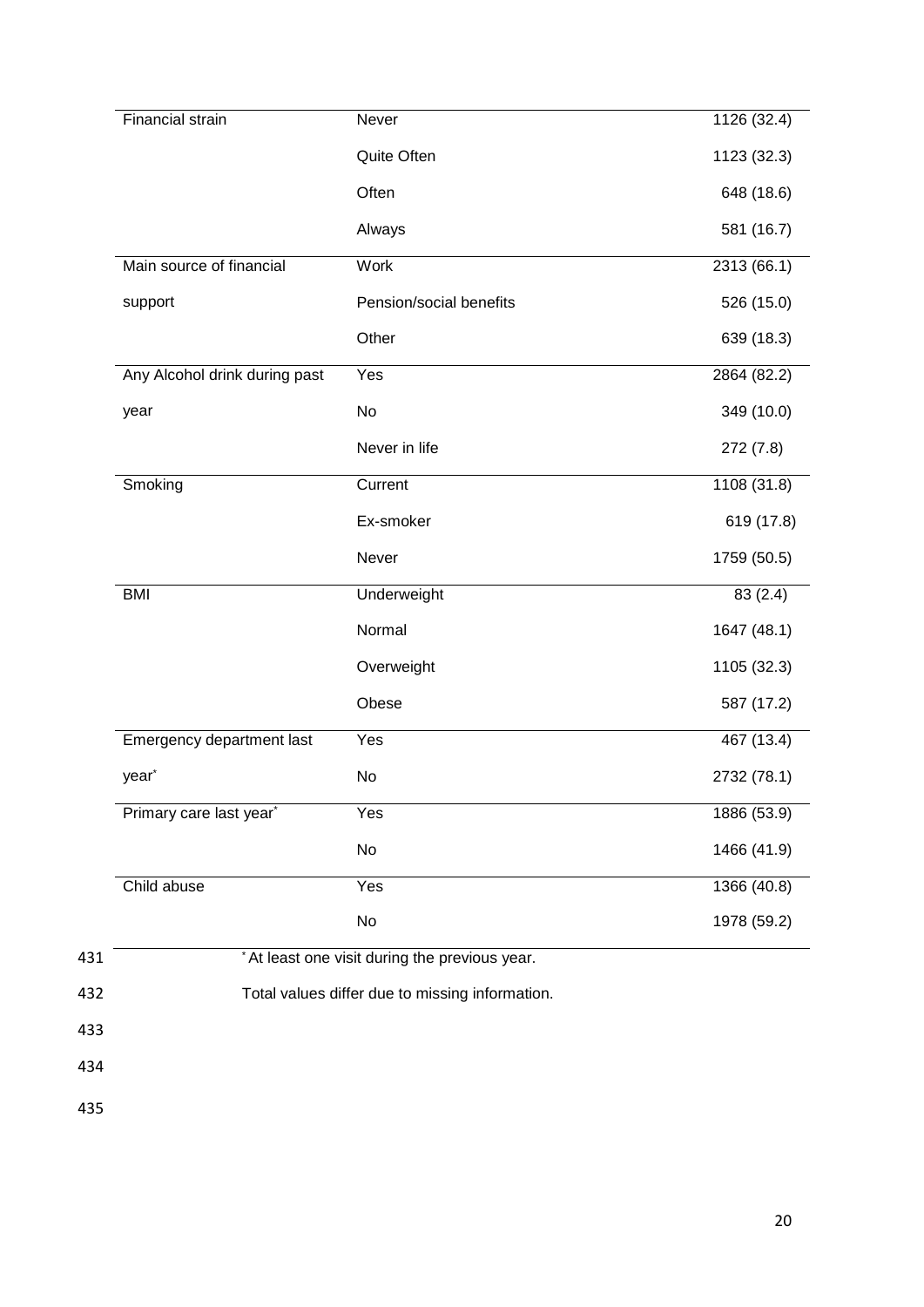436 **Table 2 – Mean scores of Social Support by socio-demographic characteristics and** 

437 **health factors from 3,496 participants (conducted in six European cities during 2010–**

438 **2011).**

|                       |                            | <b>Social</b> |               |
|-----------------------|----------------------------|---------------|---------------|
| Variables             |                            | support       | H or $U, p^*$ |
|                       |                            | Mean (sd)     |               |
| City of               | Athens                     | 71.8 (10.23)  | 178.258,      |
| residence             | <b>Budapest</b>            | 68.7 (14.26)  | < 0.001       |
|                       | London                     | 63.3 (17.42)  |               |
|                       | Östersund                  | 72.9 (13.85)  |               |
|                       | Porto                      | 69.1 (12.52)  |               |
|                       | Stuttgart                  | 72.7 (11.14)  |               |
| Sex                   | Male                       | 68.4 (14.32)  | 1308087.500,  |
|                       | Female                     | 70.7 (13.42)  | < 0.001       |
| Age                   | 18-24                      | 71.1 (13.70)  | 22.848,       |
|                       | 25-34                      | 71.1 (13.34)  | < 0.001       |
|                       | 35-44                      | 69.9 (13.32)  |               |
|                       | 45-54                      | 68.6 (14.39)  |               |
|                       | 55-65                      | 68.6 (14.19)  |               |
| <b>Marital status</b> | Single                     | 68.5 (14.76)  | 233.848,      |
|                       | Cohabiting                 | 72.2 (11.91)  | < 0.001       |
|                       | Married                    | 72.4 (11.75)  |               |
|                       | Divorced/Separated/Widowed | 60.9 (16.12)  |               |
| Migrant status        | Yes                        | 67.5 (15.84)  | 522011.000,   |
|                       | No                         | 69.9 (13.60)  | 0.021         |
| Education             | Primary                    | 64.4 (16.15)  | 70.816,       |
|                       | Secondary                  | 68.8 (13.94)  | < 0.001       |
|                       | University                 | 71.6 (12.72)  |               |
| Unemployment          | <b>Never</b>               | 70.9 (13.16)  | 52.712,       |
|                       | 12 months or less          | 69.9 (13.33)  | < 0.001       |
|                       | More than 12 months        | 66.1 (15.28)  |               |
| Financial strain      | Never                      | 71.9 (12.66)  | 67.609,       |
|                       | Quite Often                | 69.9 (13.70)  | < 0.001       |
|                       | Often                      | 67.9 (13.75)  |               |
|                       | Always                     | 67.1 (15.55)  |               |
| Main source of        | <b>Work</b>                | 70.5 (13.16)  | 31.300,       |
| financial support     | Pension/social benefits    | 64.1 (17.17)  | < 0.001       |
|                       | Other                      | 71.3 (12.30)  |               |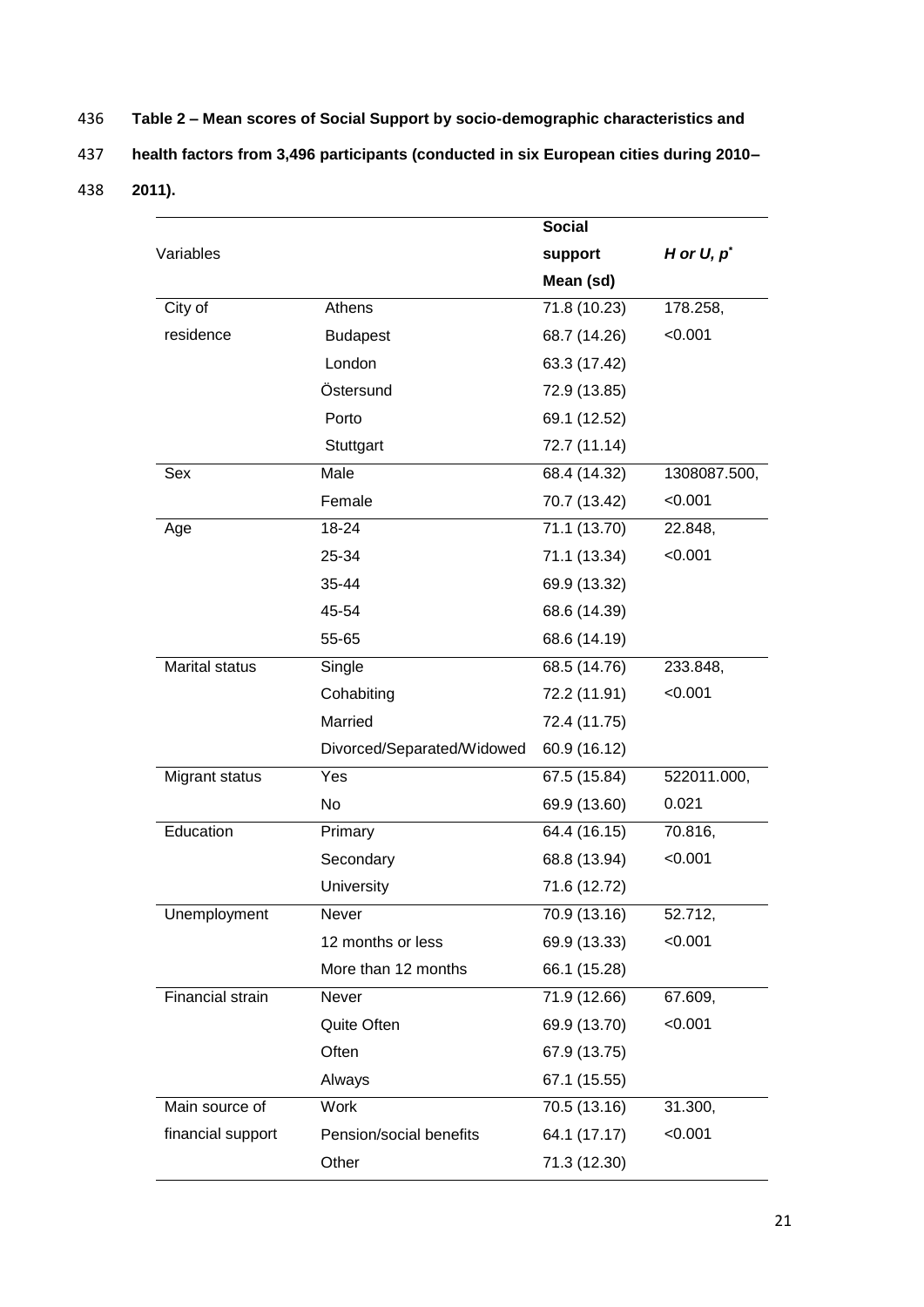| Any Alcohol drink | Yes                                                                          | 70.6 (12.93) | 31.490,      |
|-------------------|------------------------------------------------------------------------------|--------------|--------------|
| during past year  | No                                                                           | 65.6 (17.14) | < 0.001      |
|                   | Never in life                                                                | 66.9 (16.77) |              |
| Smoking           | Current                                                                      | 68.5 (14.08) | 19.228,      |
|                   | Ex-smoker                                                                    | 70.6 (13.10) | < 0.001      |
|                   | Never                                                                        | 70.2 (13.83) |              |
| <b>BMI</b>        | Underweight                                                                  | 68.5 (17.16) | 45.995,      |
|                   | Normal                                                                       | 71.1 (13.00) | < 0.001      |
|                   | Overweight                                                                   | 69.4 (13.57) |              |
|                   | Obese                                                                        | 66.6 (15.52) |              |
| Emergency         | Yes                                                                          | 67.5 (15.20) | 573576.500,  |
| department last   | No                                                                           | 69.9 (13.54) | 0.003        |
| year**            |                                                                              |              |              |
| Primary care last | Yes                                                                          | 69.0 (14.23) | 1283190.500, |
| year**            | No                                                                           | 70.5 (13.10) | 0.005        |
| Child abuse       | Yes                                                                          | 67.8 (13.90) | 1097613.000, |
|                   | No                                                                           | 71.4 (13.30) | < 0.001      |
|                   | *H or U statistic and p-value from Kruskal Wallis or Mann-Whitney's U tests, |              |              |

440 respectively.

441 \*\* At least one visit during the previous year;

442 Total values differ due to missing information.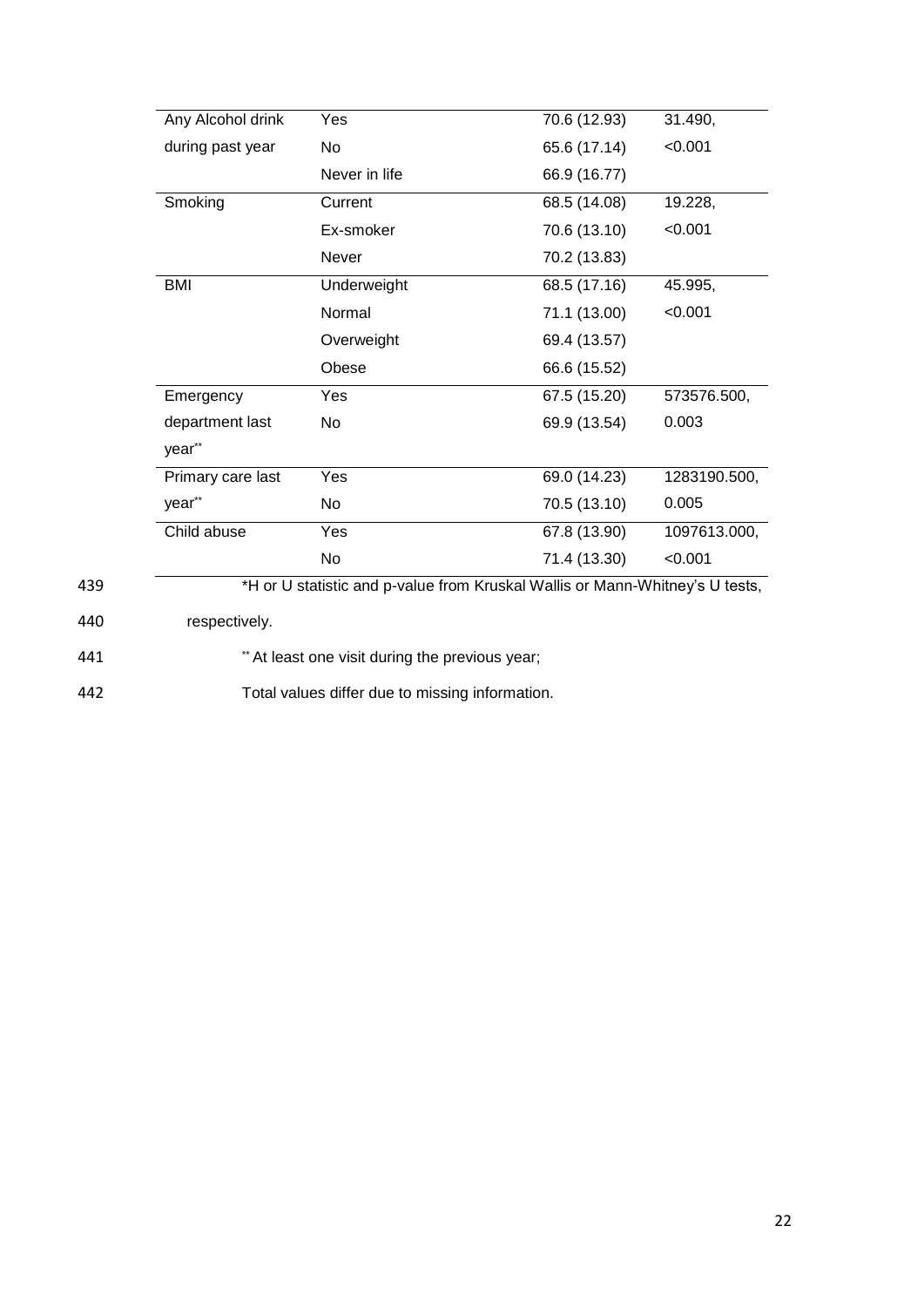## 443 **Table 3 – Mean scores of social support by past-year and lifetime intimate partner violence (IPV) from 3,496 participants (conducted in six**

444 **European cities during 2010–2011).**

|                                 |      | Men          |                   | Women |              |                    |      |
|---------------------------------|------|--------------|-------------------|-------|--------------|--------------------|------|
|                                 |      | n            | Mean (sd)         | U, p  | $\mathsf{n}$ | Mean (sd)          | U, p |
| Past Year IPV                   |      |              |                   |       |              |                    |      |
| <b>Psychological Aggression</b> |      |              |                   |       |              |                    |      |
| <b>Victims</b>                  | 805  | 69.6 (12.32) | 224862.000, 0.565 | 1085  | 70.1 (13.29) | 407088.00, <0.001  |      |
| Non-victims                     | 569  | 68.5 (15.16) |                   | 838   | 71.9 (12.98) |                    |      |
| <b>Physical Assault</b>         |      |              |                   |       |              |                    |      |
| <b>Victims</b>                  | 220  | 67.1 (13.69) | 109847.000, 0.002 | 258   | 66.1 (13.96) | 157432.000, <0.001 |      |
| Non-victims                     | 1154 | 69.5 (13.52) |                   | 1664  | 71.7 (12.90) |                    |      |
| <b>Sexual Coercion</b>          |      |              |                   |       |              |                    |      |
| <b>Victims</b>                  | 212  | 68.0 (13.29) | 110826.500, 0.021 | 332   | 69.1 (14.03) | 238161.000, 0.005  |      |
| Non-victims                     | 1161 | 69.3 (13.62) |                   | 1590  | 71.3 (12.97) |                    |      |
| <b>Injury</b>                   |      |              |                   |       |              |                    |      |
| <b>Victims</b>                  | 57   | 62.5 (17.26) | 27045.500, <0.001 | 86    | 66.1 (14.67) | 61017.000, <0.001  |      |
| Non-victims                     | 1317 | 69.4 (13.32) |                   | 1837  | 71.1 (13.07) |                    |      |
|                                 |      |              |                   |       |              |                    |      |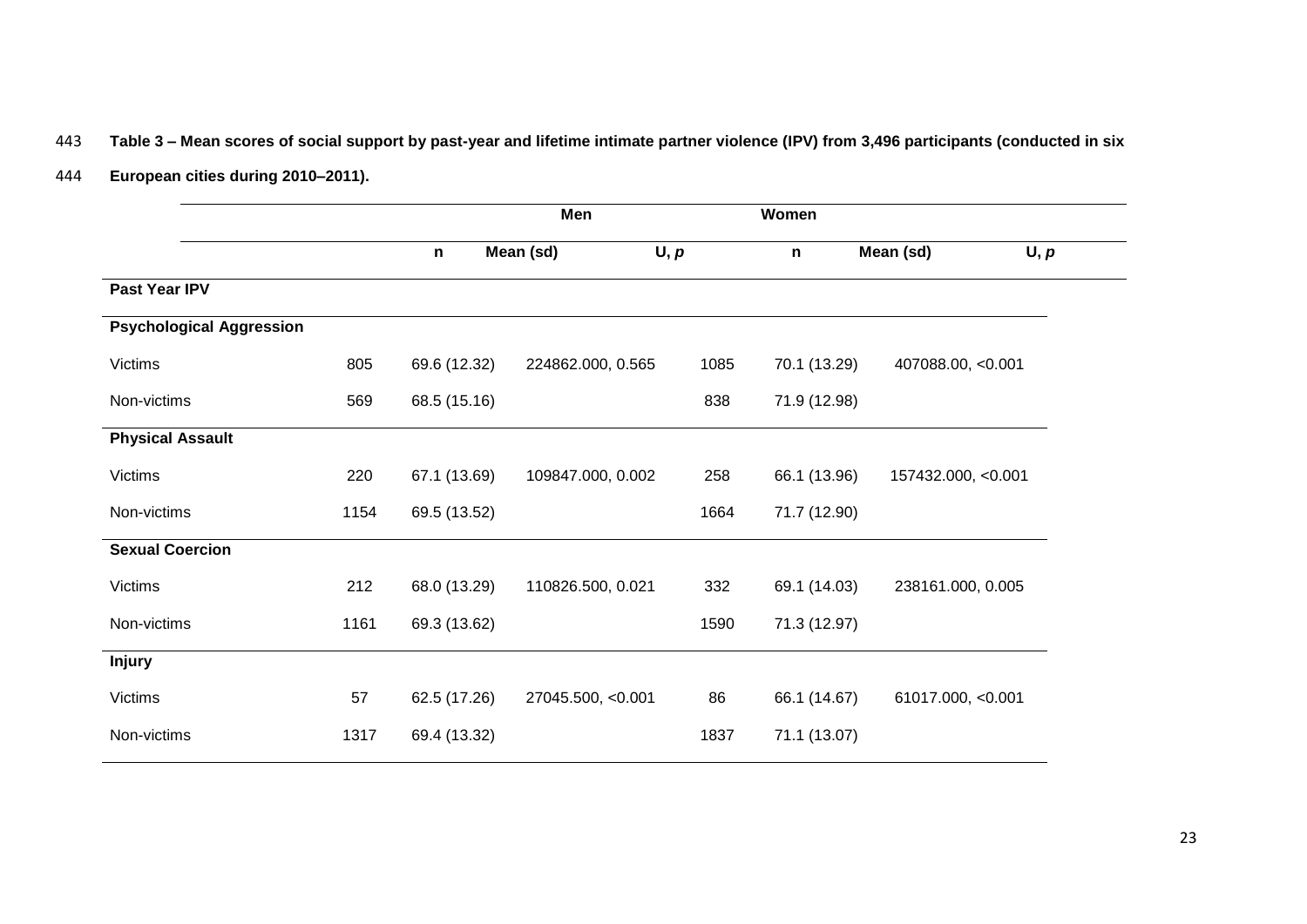| <b>Lifetime IPV</b>             |      |              |                    |      |              |                    |
|---------------------------------|------|--------------|--------------------|------|--------------|--------------------|
| <b>Psychological Aggression</b> |      |              |                    |      |              |                    |
| <b>Victims</b>                  | 967  | 68.6 (13.10) | 167468.500, <0.001 | 1330 | 69.8 (13.36) | 321062.000, <0.001 |
| Non-victims                     | 407  | 70.5 (14.54) |                    | 593  | 73.3 (12.47) |                    |
| <b>Physical Assault</b>         |      |              |                    | 413  | 65.5 (14.03) |                    |
| <b>Victims</b>                  | 328  | 65.7 (14.90) | 137210.000, <0.001 | 1509 | 72.4 (12.54) | 209252.000, <0.001 |
| Non-victims                     | 1046 | 70.2 (12.94) |                    |      |              |                    |
| <b>Sexual Coercion</b>          |      |              |                    |      |              |                    |
| <b>Victims</b>                  | 307  | 65.7 (14.70) | 129199.000, <0.001 | 482  | 68.3 (14.28) | 292826.000, <0.001 |
| Non-victims                     | 1066 | 70.1 (13.07) |                    | 1440 | 71.8 (12.68) |                    |
| <b>Injury</b>                   |      |              |                    |      |              |                    |
| <b>Victims</b>                  | 101  | 58.9 (18.37) | 38811.000, <0.001  | 133  | 64.4 (14.56) | 81670.500, <0.001  |
| Non-victims                     | 1273 | 69.9 (12.78) |                    | 1790 | 71.4 (12.95) |                    |

445 IPV: Intimate partner violence; sd: standard deviation; U, *p*: Mann-Whitney's U and p-value.

446